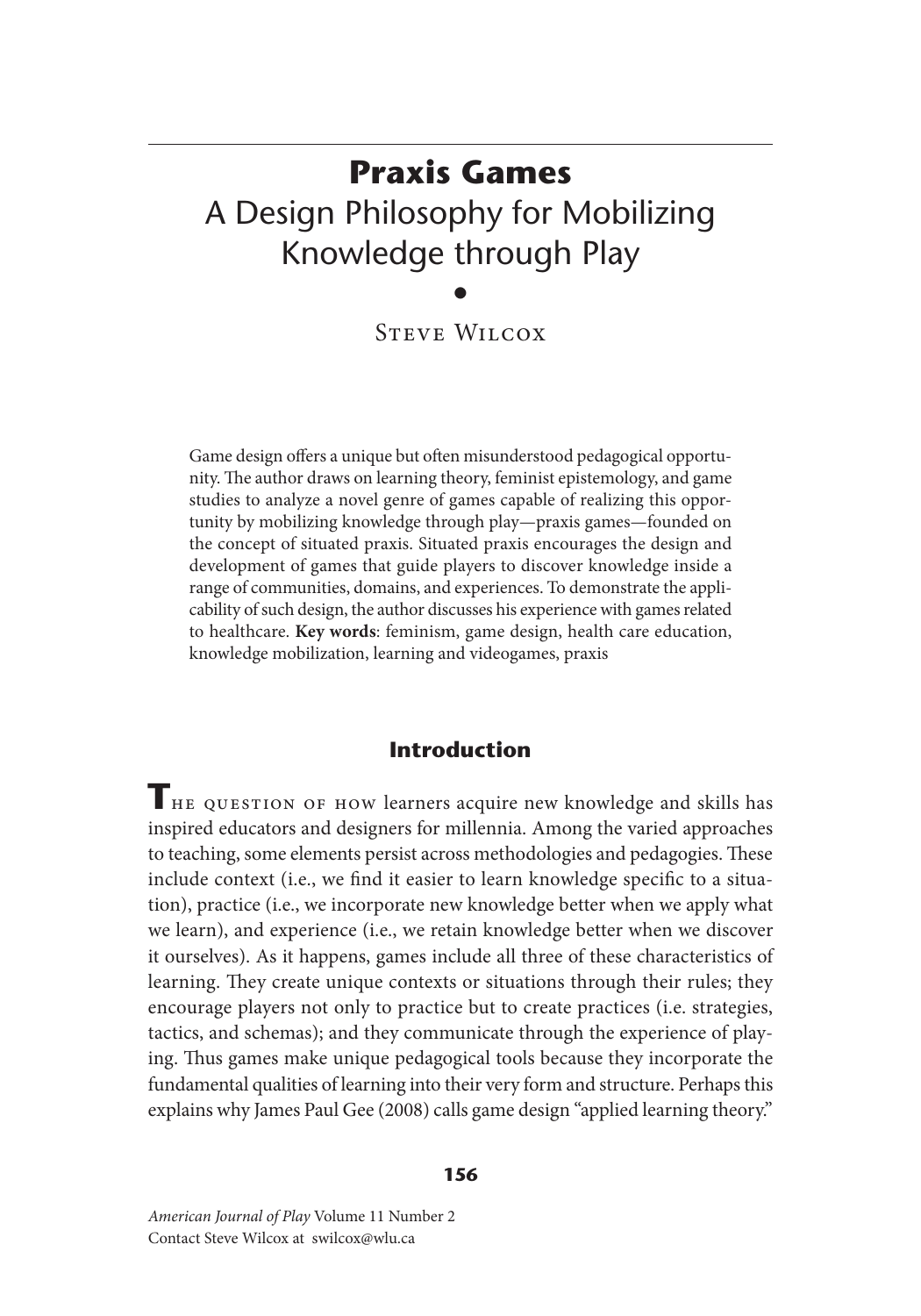Despite these affordances, educational games have largely fallen short of their pedagogical potential. As Henry Jenkins and Randy Hinrichs (2008) note in *Games to Teach,* "Most educational games have failed because they use generic game templates (e.g. *Pac Man*) rather than original game rules designed to illustrate the rules of a system." In these instances, designers blend existing entertainment game designs with educational content, a combination that has yielded mixed results compared to more traditional pedagogies. Concerning health care, for instance, educators have included medical content in games like *Family Feud* (Burke 2001) and Snakes and Ladders (Telner 2010) to train health professionals, but they have found the results disappointing. Some might see these studies as evidence games are ineffective pedagogical tools (Akl et al. 2013), but it is important to recognize such approaches largely disregard the educational affordances of the medium, including those we mentioned in which games uniquely combine context, practice, and experience. I argue we need to articulate a design philosophy for developing educational games rooted in such fundamental qualities of effective learning.

In this article, I outline one such approach to creating educational games, what I call *praxis games*. Praxis here refers to the process by which something abstract—such as a theory, a body of knowledge, or a skill—is made concrete through a process of enaction. Games uniquely foster praxis because they are a participatory and practice-based medium. In defining a genre called praxis games, I encourage the design and development of games created specifically for players to enact, embody, or realize a theory, lesson, or skill using the qualities of context, practice, and experience.

I begin by defining and explicating the genre of praxis games, supplying key terms and concepts from the areas of game design, media theory, feminist epistemology, and game-based learning. I then relate this novel genre to a particular field of practice—health education, both professional and public. I select health education because educators working in this field are particularly inclined to include unrelated knowledge in existing entertainment games, leading to mixed results and a perceived deficiency when it comes to games and their capacity to function as effective educational tools. But more broadly, the term praxis games applies across a range of professions and situations with implications for education, journalism, intercultural communications, social justice advocacy, empathy building, and other subjects. In fact, the philosophy I present is simply a way to view games themselves as effective tools for mobilizing knowledges and practices. To foster the creation and development of this genre, I articulate five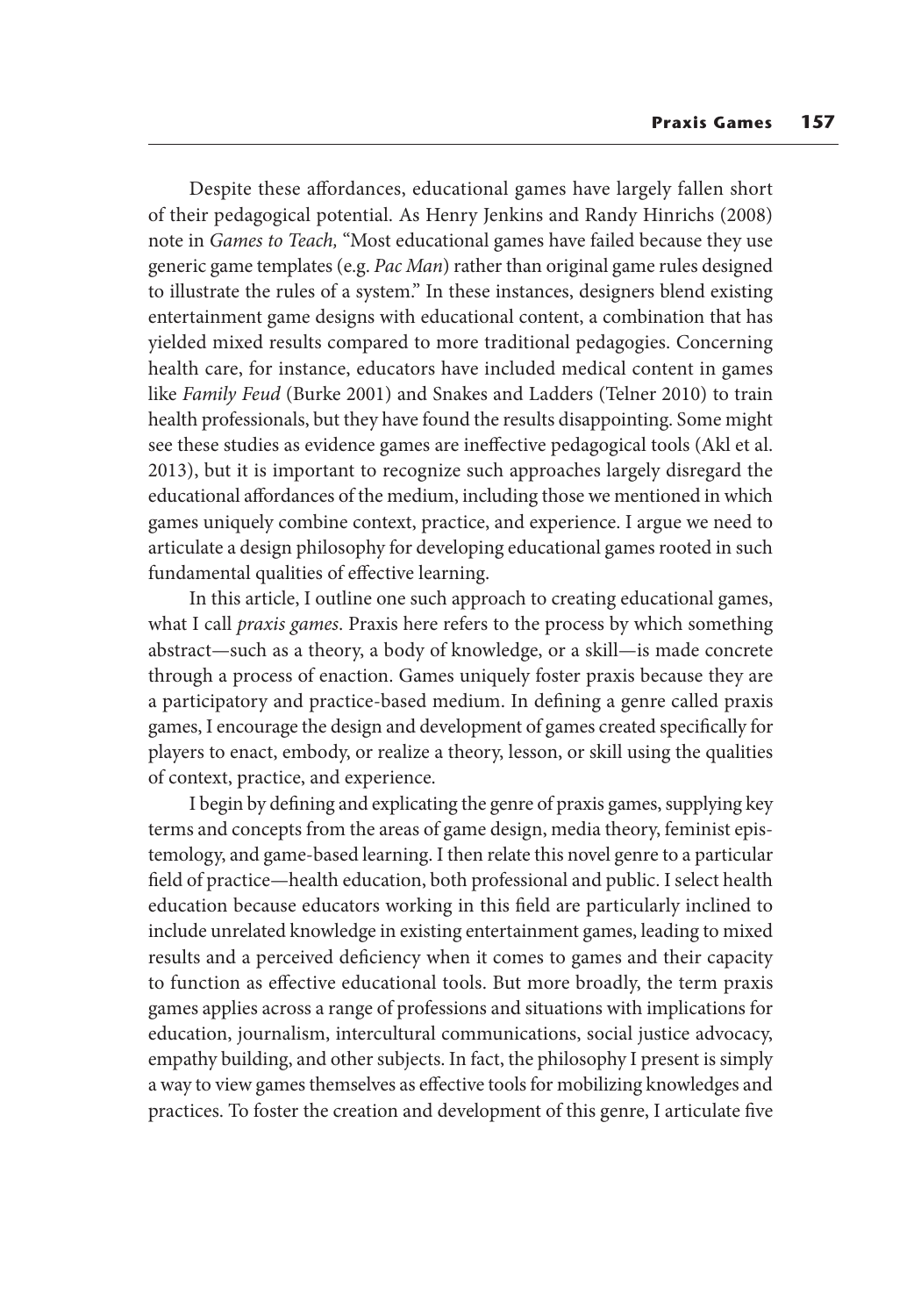design heuristics for creating praxis games, drawing on the evidence of many projects, including my own experience as a designer of health games. These heuristics are not novel, but their assemblage under the category of situated praxis is. I merge feminist theory with situated learning theory, allowing me to unify disparate design principles under the premises that learning is embodied and that knowledges and practices across individuals, communities, and cultures.

## *Praxis Games*

Praxis refers to "the process by which a theory, lesson, or skill is enacted, embodied, or realized" (Wikipedia "Praxis" 2017). Conceptually, praxis brings together the three elements of learning I have mentioned. First, it occurs within a practical situation or context. For instance, when individuals learning cardiopulmonary resuscitation (CPR) are presented with a (simulated) medical emergency, they encounter a situation in which they must apply abstract knowledge to a concrete subject, prosthetic or otherwise. Second, praxis involves practice, a process that often yields new insights not readily apparent in the abstract articulation of a theory, lesson, or skill. For example, most individuals generally know that CPR involves a series of chest compressions and breaths. But in a simulated or actual emergency, many are surprised to learn that, in properly administered CPR, broken or fractured ribs commonly occur. Practicing the application of proper pressure using a prosthetic chest helps trainees learn to conduct CPR effectively, which, contrary to its romantic portrayal on television and in film, can be a difficult and somewhat unnerving process. Lastly, praxis fundamentally involves experience and the discovery of new knowledge and skills through individual senses, choices, and actions. For instance, the standard prosthetic doll used in CPR training is of a singular shape, size, and gender. However, experienced practitioners know that the abstract procedures of CPR are concretely affected by body types and gender dictating how it should be applied—that is, larger individuals often require the use of more pressure to compress their chests than do slimmer individuals.

With this in mind, the notion of praxis games begins to take shape. Nominally, they are games designed for players to enact, embody, or realize a theory, lesson, or skill. From a genre perspective, they are a kind of "epistemic game" (Shaffer 2006)—games concerned with the acquisition of new knowledge and skills. From a design philosophy perspective, my concept of praxis games builds on the work of Dennis Ramirez and Kurt Squire (2015), which blends game design with situated-learning theory. Praxis games are distinct from other sub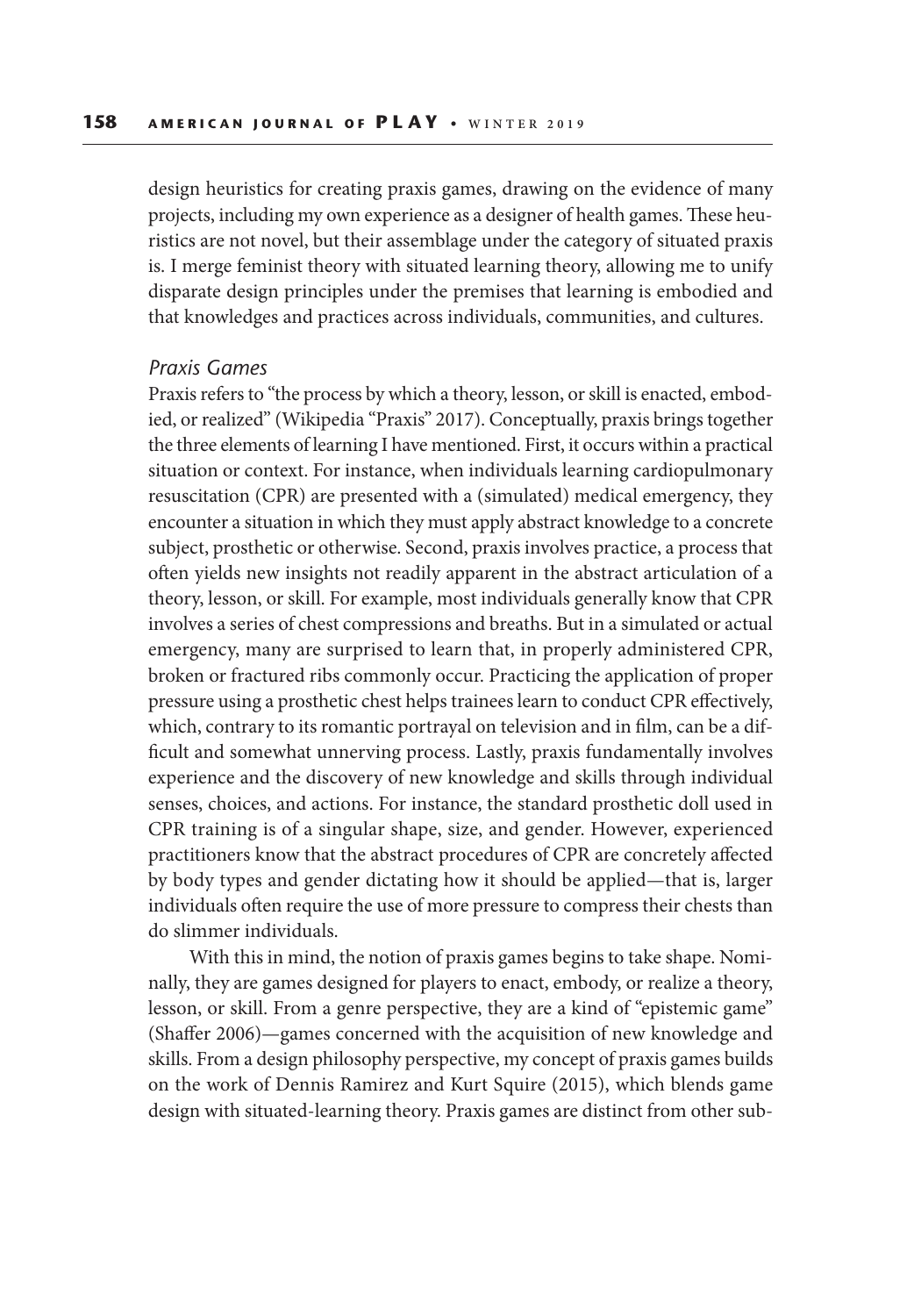genres because they encourage designers to view game play itself as a form of situated praxis.

To speak of praxis as situated is to note that the means by which knowledges are constructed vary by bodies, communities, and cultures (Haraway 1988; Harding 1993; Lave and Wenger 1991; Collins 1991). For instance, the medical community commonly understands depression primarily as a chemical imbalance. In this context, addressing depression aims at restoring this balance, typically through pharmaceuticals. In contrast, a therapist might view depression in the context of lived experience and psychological distress and trauma and believe it is best treated by reviewing such experiences and alleviating such distress in the process. In both instances, the context shapes knowledge of the subject and yields distinct practices. In feminist epistemology, this is called "situated knowledges" (Haraway 1988). Situated praxis, another feminist term (Collins 1991), refers to the process by which knowledge of a social, cultural, or professional situation gets realized or enacted.

Games, as it turns out, are ideal tools for conveying situated knowledges because they can engage players in instances of situated praxis. They achieve this feat by creating situations or contexts in which various ludic, social, cultural, and professional practices arise. As Mary Flanagan (2009) observes, "Games can be thought of . . . as situations with guidelines and procedures" (7). Consider the game *Depression Quest*, including how and where it situates the player. My discussion of depression involved interrelated professional paradigms, but *Depression Quest* looks at how nonprofessionals understand the condition. Specifically, the game attempts to rectify the erroneous context in which nondepressed individuals tend to situate those with depression. In this flawed context, many conceive depression as something an individual can overcome through hard work and determination. As a result, they often encourage those with depression to adopt a number of specious practices, such as developing a positive attitude, dismissing or suppressing negative thoughts, and reading self-help books and blog posts. *Depression Quest* presents these oversimplified choices to players but prevents them from being selected because the game situates the player in the context not of the neoliberal's imagination but in the practical circumstances depressed individuals face. In this context, such facile options are not only unavailable, they are properly seen for what they are: condescending and demeaning suggestions that have no practical role to play in the lives of those who experience depression. Players come to this realization experientially, through practice and in the practical context of the day-to-day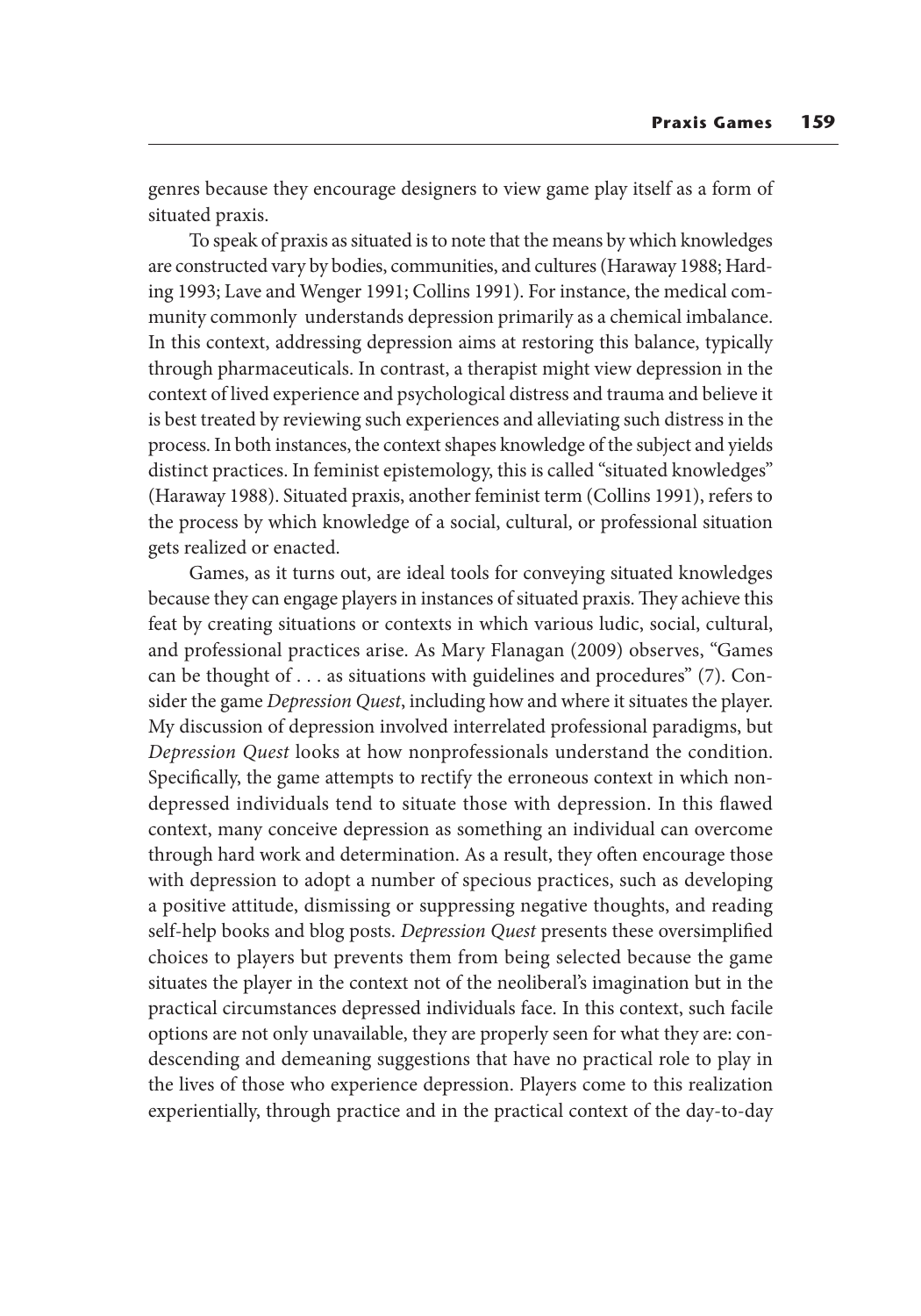life of someone with depression. Game play here thus seems a form of situated praxis as players enact, embody, or otherwise realize theories, lessons, and skills endemic to the experience of depression.

The term praxis games formally identifies this situated approach to game design. As a philosophy, it encourages designers to view game play as a form of situated praxis, a process of bringing forth knowledge and practices endemic to particular situations. The craft of game design, approached from this perspective, involves the artful and purposeful construction of these situations to guide the learner toward the discovery of situated knowledges.

# **Terminology, Theories, and Concepts**

## *Edutainment and Professional Training Games*

I should note that, although praxis games offer a relatively novel approach to designing educational games, they exist in a larger history of games seeking to blend play with the acquisition of knowledge and skills. Professional-training games, such as team-building exercises and online training modules, have long existed and have become a mainstay for instructing new employees. Similarly, educators now often look to edutainment (or educational games) to foster audience engagement and make learning less arduous. However, both of these genres have earned a reputation for producing reductive, shallow, and overly punitive games. Although professional training games have received less scholarly attention (for business, see Bazil 2012; for health care, Wang et al. 2013; Akl et al. 2013), considerable scholarship on edutainment disparages edugames (Van Eck 2006; Charsky 2010; Jenkins and Hinrichs 2003; Alaswad and Nadolny 2015; Dicheva et al. 2015).

When it comes to professional training games and edutainment, scholars direct their criticism less at the medium of games itself and more at the approach game designers have adopted. The most common critique asserts that designers overlook Marshall McLuhan's (1994) statement that "the medium is the message." As Jenkins and Hinrichs (2003) noted, educational games tend to mimic existing entertainment models instead of pursuing their own custom rules and mechanics. This practice of "reskinning" a game to include educational content—such as replacing the generic facts of *Trivial Pursuit* with domain-specific knowledge—remains prevalent, doing a disservice to the medium and its capacity to situate players in unique learning environments. Most edutainment critics note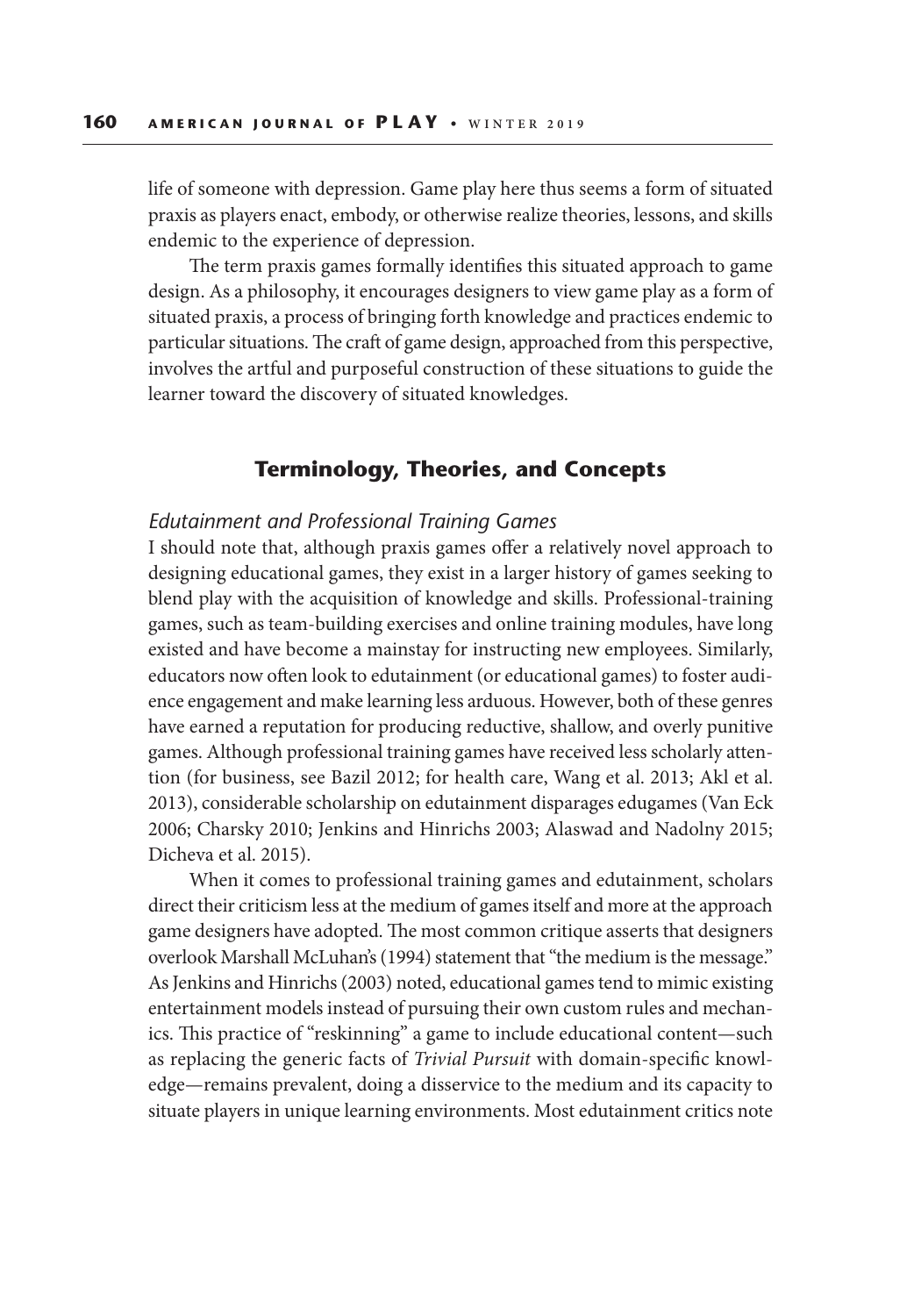that the real pedagogical potential for games lies in their capacity to represent uniquely gameful situations, such as complex systems, dynamic interactions, and branching narratives (Bogost 2007; Zimmerman 2013; Murray 1997). To explore this potential, game designers will need to develop novel rules and mechanics specific to the subject matter they seek to convey. As Chris Swain (2010) puts it, when it comes to game design, "the mechanic is the message."

Game mechanics refers to the actions and operations prescribed by the rules of the game (Galloway 2006). Game mechanics are the principal practices in which a player engages when situated within a game space. In cribbage, for instance, the rules of the game reward players who can count off the most card combinations adding up to fifteen at the end of each round. Effectively, this rule prescribes a set of practices (e.g., using the odds of playing card distribution strategically to retain those that add up to fifteen) that then become the core mechanic of the game. Traditionally, professional-training and edutainment designers view popular game mechanics as a means of generating interest, excitement, and fun. From this perspective, educational game design involves selecting an existing game (e.g., *Jeopardy* or *Snakes and Ladders*) and then attaching domain-specific knowledge to their mechanics, a move that assumes form and content to be distinct.

As a child, I recall playing an edutainment version of *Asteroids*—a classic arcade game in which a spaceship must shoot approaching asteroids or be destroyed. In the version I played, I "fired" numerical answers to "destroy" approaching math equations. In this case, the mechanic of the game conveyed one message—the player is an imperiled pilot of a spaceship; the designers tried to convey another—the player is a learner of basic arithmetic. Some educators refer to this design methodology derisively as "chocolate-covered broccoli"—an attempt to entice learners by applying a thin layer of something appealing to an otherwise distasteful learning experience.

## *Looking beyond Edutainment*

As game design receives more critical, artistic, and scholarly attention, games clearly develop far more potential than mere mechanisms for delivering unrelated content. Components of game design such as mechanics, narrative, choice, player-driven exploration, and trial-and-error are not simply means to an educator's end but rather the very mechanisms by which learning takes place.

For instance, the math version of *Asteroids* I played could be redesigned to offer a more cohesive and compelling experience in which the medium conveys the message. In this revised version, players would take on the role of a soft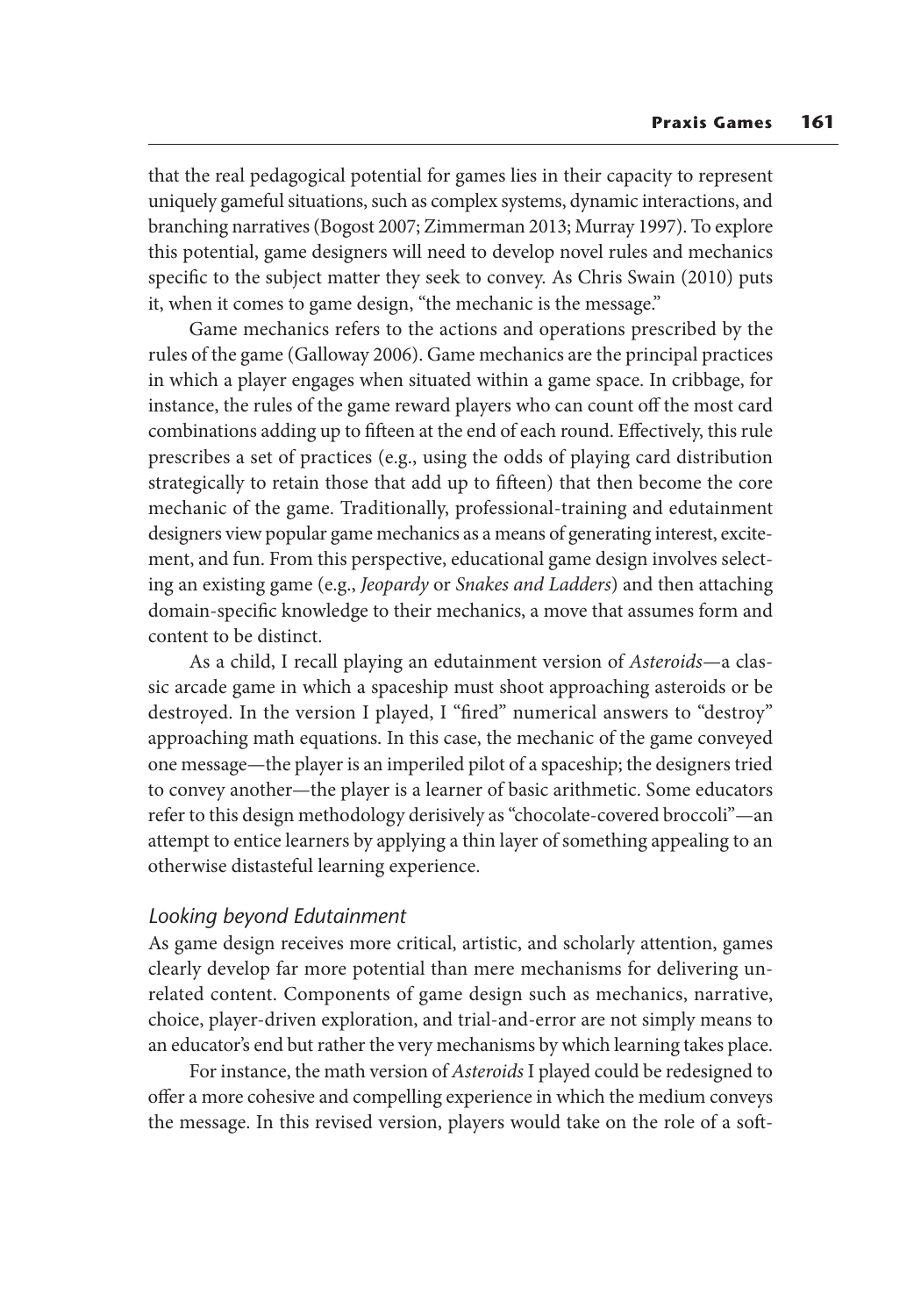ware engineer on a spaceship whose targeting system is malfunctioning. The player's job becomes to debug the code, which happens to involve fixing some mathematical errors. As the player debugs the code, the targeting system grows more accurate, allowing the crew to protect the ship better. Here the narrative situates the player using a "roles and goals" approach (Edelson 2002; Norton 2005). That is to say, the player is given a real-world role (a software engineer), and the setting provides a goal (the code needs to be debugged to save the ship). This gameful situation creates a context for the player in which learning and play mutually reinforce one another, contrasting the edutainment model in which play is interpreted as fun and learning seems largely unrelated labor. In fact, this was the approach taken by the developers of *science.net*. In this game, players assume the role of reporters working for an online, science-based magazine. As David Shaffer (2006) details, this epistemic game teaches grade schoolers the common professional practices of journalists, ranging from storytelling to copy editing, by situating them as actors or agents within the profession itself.

The shift away from games as simple content delivery mechanisms toward treating games themselves as unique communicative media is often characterized as a move from edutainment to serious and purposeful games. The development of serious games is relatively recent, though there are certainly exceptions (see The Landlord's Game introduced in 1906 for instance). From a research perspective, this novelty poses an interesting challenge because serious game designers recognize but are not yet proficient at using the communicative affordances of the medium. Meanwhile, skeptics understandably look for evidence of the greater effectiveness of serious games compared to their predecessors. In this regard, games and health care offer especially paradigmatic representations of the pitfalls and promises of games that can teach and train.

One key distinction between edutainment and serious and purposeful games involves the role of fun. Under the edutainment paradigm, educational games leverage fun—meaning, in this case, exciting and often frivolous game play—as a means of enticing players to engage in more arduous or demanding learning exercises. As both the literacy of game designers and game players has continued to mature, the need for games to be fun has somewhat diminished. The concept of fun might be more productively replaced by the notion of engaging or compelling game play. In the autobiographical game *That Dragon, Cancer*, developers Ryan and Amy Green show players how they came to terms with the tragic news that their infant son has a terminal form of cancer. *That Dragon, Cancer* tells a moving and engaging story that teaches players about fundamental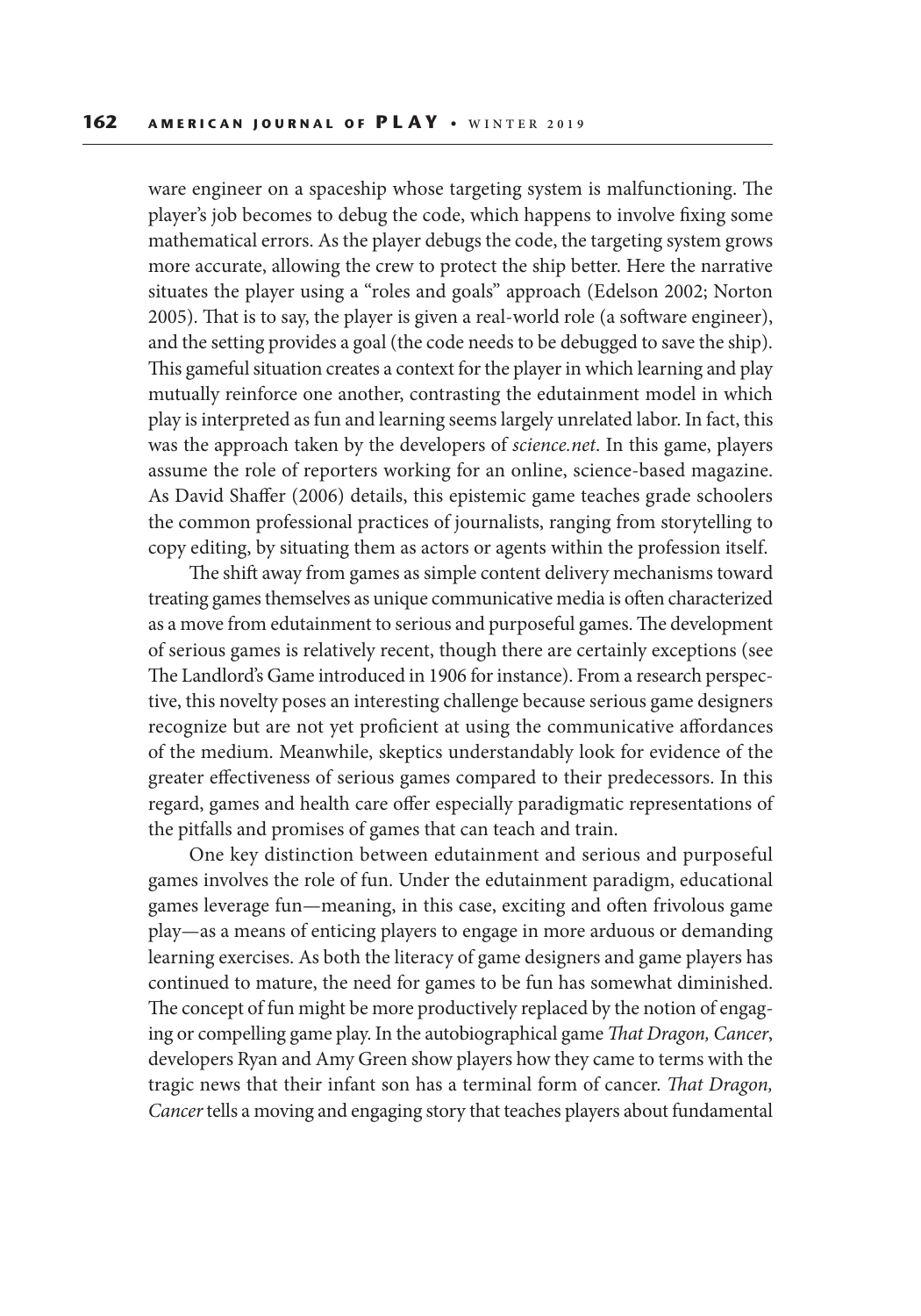aspects of being human—of love and loss, joy and sorrow. The game is powerful and deeply moving, but it hardly offers an experience I would call fun. Other games that teach players about health (*Depression Quest*, *Actual Sunlight*), politics (*Papers, Please* and *Syrian Journey*), socioeconomics (*Cart Life*, *The Uber Game*), and the lived experiences of marginalized persons (*Mainichi*, *Dys4ria, Stasis*) eschew the edutainment paradigm in which fun is the primary motivator of engagement. Instead, such games—many of them discussed briefly in my conclusion—appeal to the player's rational curiosity about the world, what William James calls the sentiment of rationality (2014). Games appeal to this sentiment by creating compelling, intriguing, and challenging situations for the player. This is not to say that fun or frivolity have no place within serious and purposeful games—*That Dragon, Cancer* contains moments of levity and unbridled play that show us, as players, the joyous relationship these parents had with their infant son. Nevertheless, learning through games does not need to operate under the aegis of fun to entice and engage players; one need simply design situations in which the rules and practices appeal to the player's rationality.

# **Games, Learning, and Health Care**

## *Using Games to Teach Professionals and Patients*

Health care presents a unique environment for exploring game-based learning, in part because medical professionals at regular intervals must undergo both training (e.g., medical education) and retraining (e.g., emergent evidence and research). Of course, nonmedical professionals may engage with the latest findings on health and well-being as well. In any case, serious games can play a positive role in these engagements when they are rooted in both the best health care practices for individuals and in the robust evidence that informs these practices.

Surveying the health care games field, one will find both the legacy of edutainment and a turn toward more nuanced and novel designs. In health care, commercial games have long been recognized for their capacity to provide therapy (Redd et al. 1987; Vasterling et al. 1993; Patel et al. 2006) and train the dexterity of surgeons (Larsen et al. 2009; Rosser et al. 2007). However, when it comes to games designed specifically for training medical professionals, edutainment remains the typical approach. For instance, Akl et al. (2013) evaluated two edutainment products in assessing the merits of games for training medical professionals—one was a game based on the television program *Family Feud,*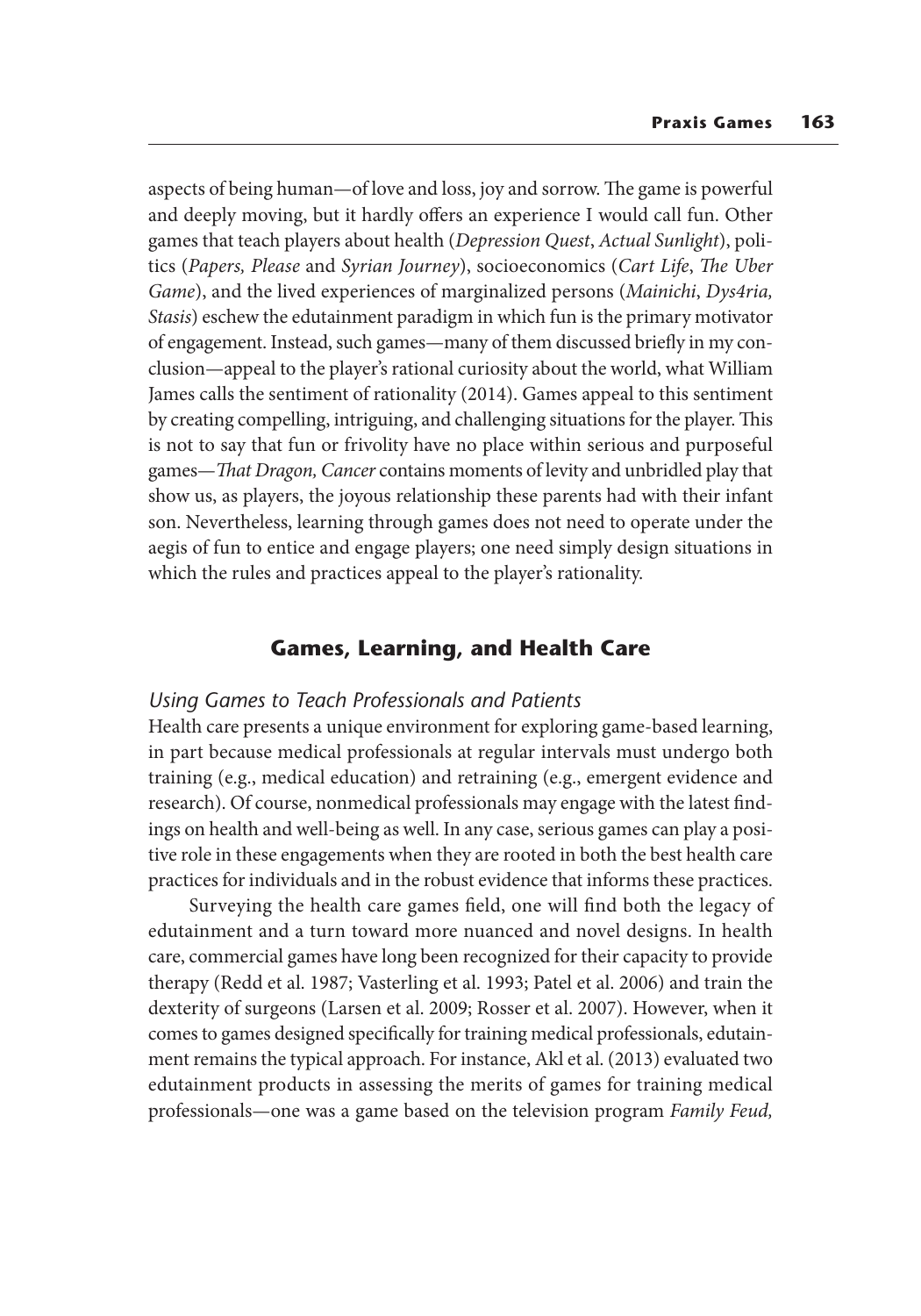and the other was an edugame based on the traditional board game, Snake and Ladders. Their conclusions, which cast doubt on the prospect of using games for training health professionals, are hardly surprising given the literature on edutainment.

In fact, when curricula creators pair educational content with unrelated game mechanics, the resulting experiences often lack meaningful play (Tekinbaş and Zimmerman 2004) because the repurposed game mechanics do little to support the specialized content. Here, the term "meaningful play" denotes the meaning that emerges between action and outcome in a game. Tekinbaş and Zimmerman note that play becomes meaningful when the relationship between action and outcome is both discernable and integrated. In the case of edutainment, designers have often struggled to integrate the relationship of action to outcome into the larger context of the game. The *Asteroids* game, for instance, in which players fire numerical answers at descending equations, failed to integrate the action-outcome relationship within the space-faring context of the game's setting, depriving the player's actions of meaning. The proposed revision of that game—in which players debug the targeting software of a ship's defences by solving mathematical errors in the code—seeks to make the action-outcome relationship more cohesive and meaningful by integrating the game's learning component into its ludic and narrative context, thereby providing a practical (albeit fictitious) purpose for engaging in the activity.

The lack of meaningful play helps explain why researchers have had a mixed response to health care–related games. For example, Rui Wang et al. (2016), in their review of the role of serious game play in medical education, conclude that the field shows promise but lacks a cohesive method for developing and evaluating effective games. In Pamela Kato's (2010) comprehensive review of games for health, she argues that, "The time has come for treatment plans to explore the use of video games as adjuncts to therapy to help patients take full advantage of advances in treatments. Medical curricula designers also should consider including video games as teaching tools so that our wealth of health care resources can be delivered safely and effectively" (120).

Still, there are medical games that do take up these recommendations and eschew the edutainment model. Games such as *Burn Center* and *Pulse!!* represent simulation-based approaches to training both civilian and military medical professionals. Meanwhile, games such as *Oncology Game* have been used to help medical students navigate the multidisciplinary nature of cancer care. Indeed, researchers found that those who played the *Oncology Game* were able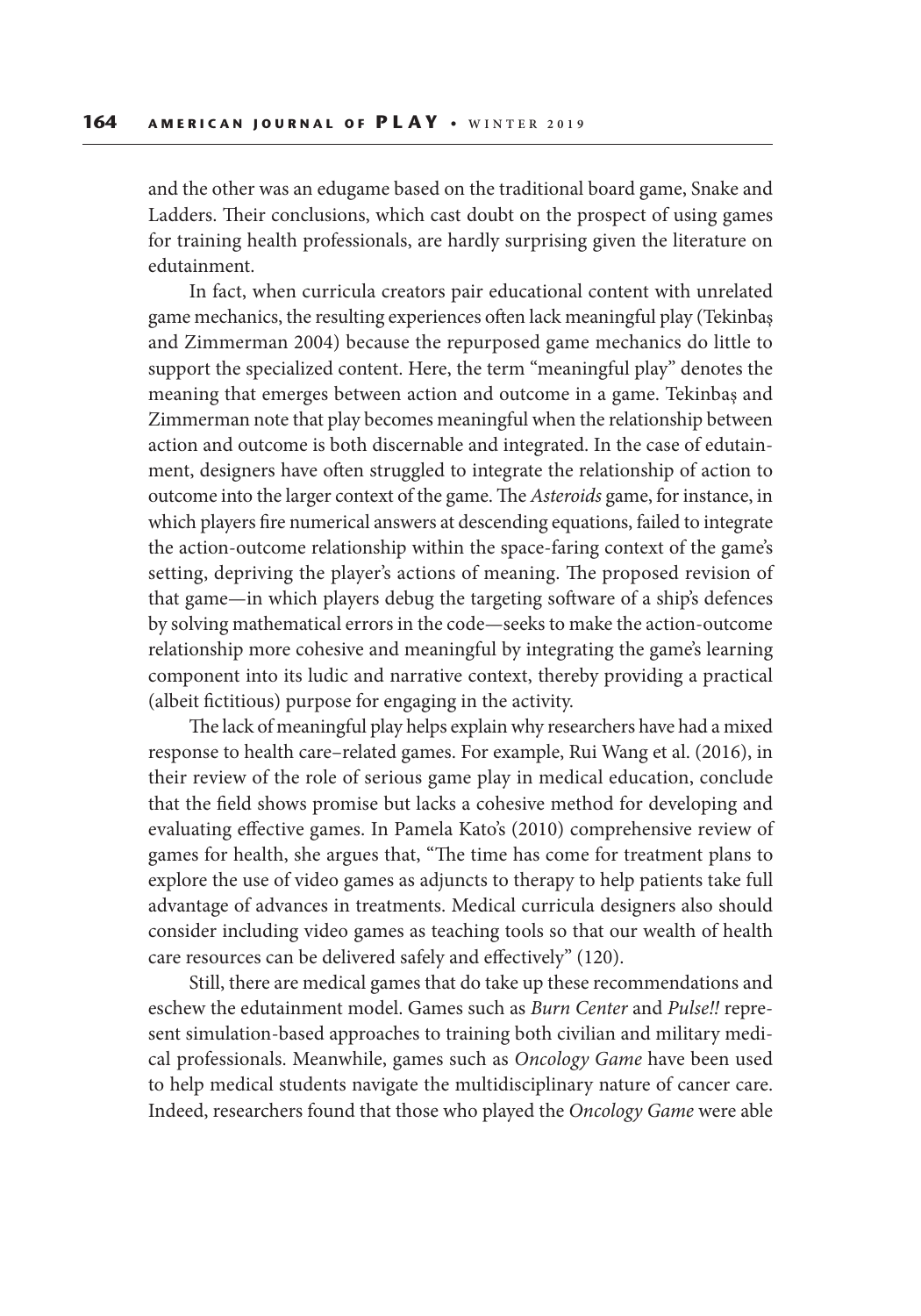to answer more questions correctly compared to their nongame-playing peers (Fukuchi et al. 2000).

More recently, designers of health care games have begun focusing on specific situations and scenarios that have proven challenging for practitioners. In *SurgeWorld* players learn the disaster preparedness procedures for California hospitals by managing a triage overrun with patients. The game teaches players the best practices for responding to crises, including the ethical challenges posed by allocating medical personnel and resources to more critical patients compared to less critical but still imperiled individuals (Swain 2010). Similarly, players of *Night Shift* learn the best practices for properly assessing and treating critical injuries, including tackling the issue of diagnostic errors in emergency care (Mohan et al. 2016). These games show more promise compared to their edutainment predecessors because players encounter situations designed to teach them to assess their circumstances and pursue the appropriate practices instead of encountering arbitrary situations (e.g., landing on a particular square in a board game) that call for recollecting previously learned knowledge (e.g., a piece of medical trivia).

As Wang et al. (2016) and Kato (2010) suggest, games should be considered a means of mobilizing knowledges and resources. However, lest we fall prey to the same pitfalls that undermine edutainment, we should not think of games as content delivery mechanisms. Furthermore, we should not conceive of knowledge simply as material to be distributed. The communication of knowledge requires considerable effort, often paired with experience and practice. Games, understood as designed experiences, can play a prominent role in this process by transforming the cognitive labor involved in knowledge acquisition into an act of situated praxis. With these broad concepts in mind, I specify the heuristics for designing such praxis games.

# **Five Design Heuristics for Creating Praxis Games**

Design heuristics constitutes the designer's means of sharing practical theories and practices with other creators, researchers, and players. Dennis Ramirez and Kurt Squire (2015), for instance, offer ten heuristics based in situated learning theory for designing learning games: to motivate persistence, promote mastery, encourage exploration of new systems, and reframe game play experience to promote reflection, and others. Similarly, Swain (2010) describes six best practices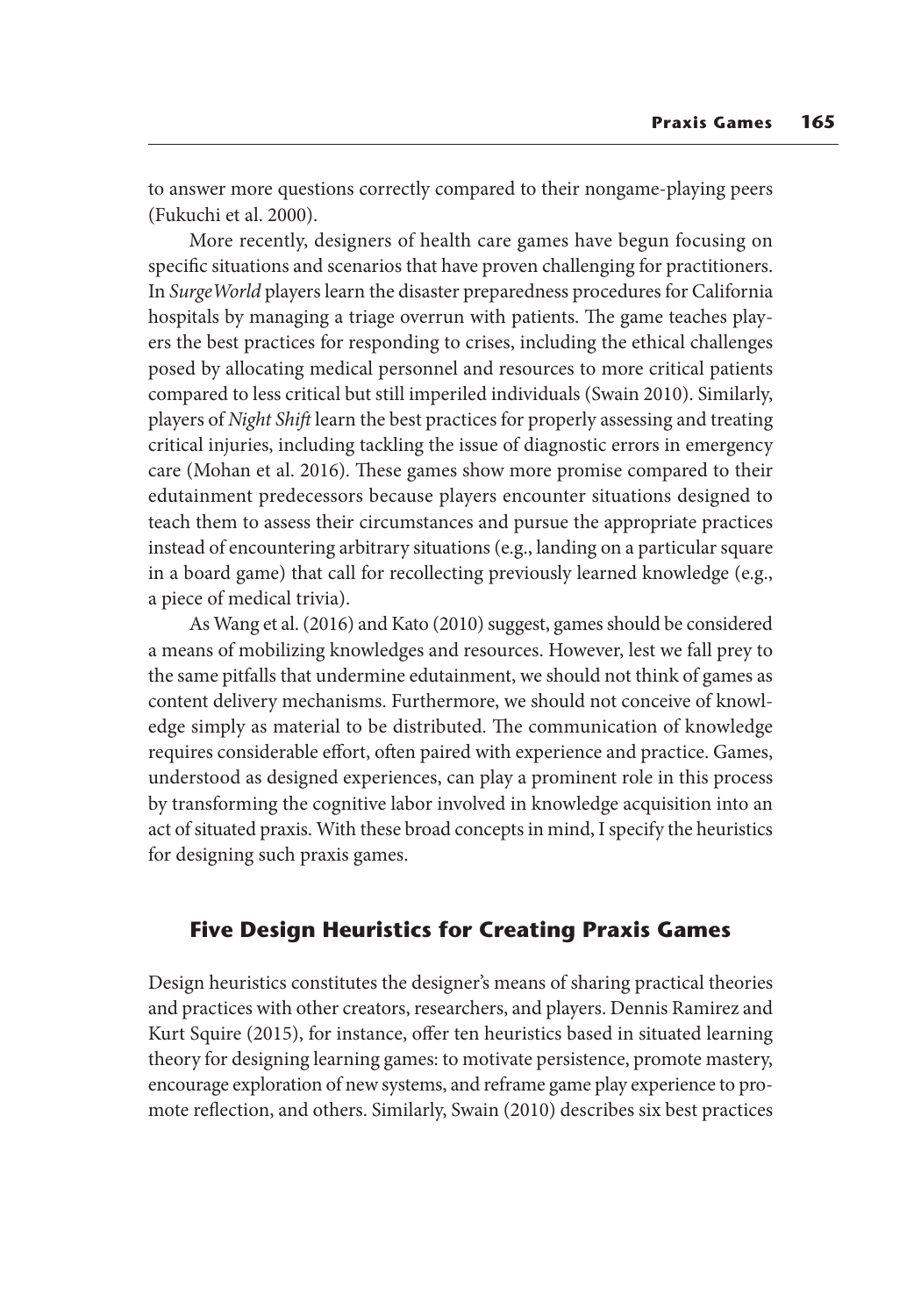

Figure 1. The title screen for *Allergory*. The game can be played at https://praxisgames.itch.io/ allergory.

for designing mechanics that convey learning objectives. These include integrating subject matter experts throughout the development process, defining and prioritizing learning objectives, and embracing learning science. Praxis games can be seen as a subgenre of learning games and so they inherit a number of these heuristics and practices. However, praxis games have a specific goal—to have players enact, embody, or realize a theory, lesson, or skill—and, because they do, they need specific design heuristics.

The following five heuristics highlight the affordances games have for fostering the discovery of situated knowledges and practices. These heuristics appear implicitly in a number of existing games. I also used them explicitly to create *Allergory*, a knowledge mobilization game I developed as part of my doctoral thesis. Throughout this discussion of heuristics, I will use *Allergory*, among other games, to illustrate my recommendations.

## *Design Heuristic 1: Gameful Situations*

Humans are situated creatures. Our cognition is situated through our bodies (Brown, Collins, and Diguid 1989), our knowledges are situated through our positions and practices (Haraway 1988; Harding 1991), and our minds are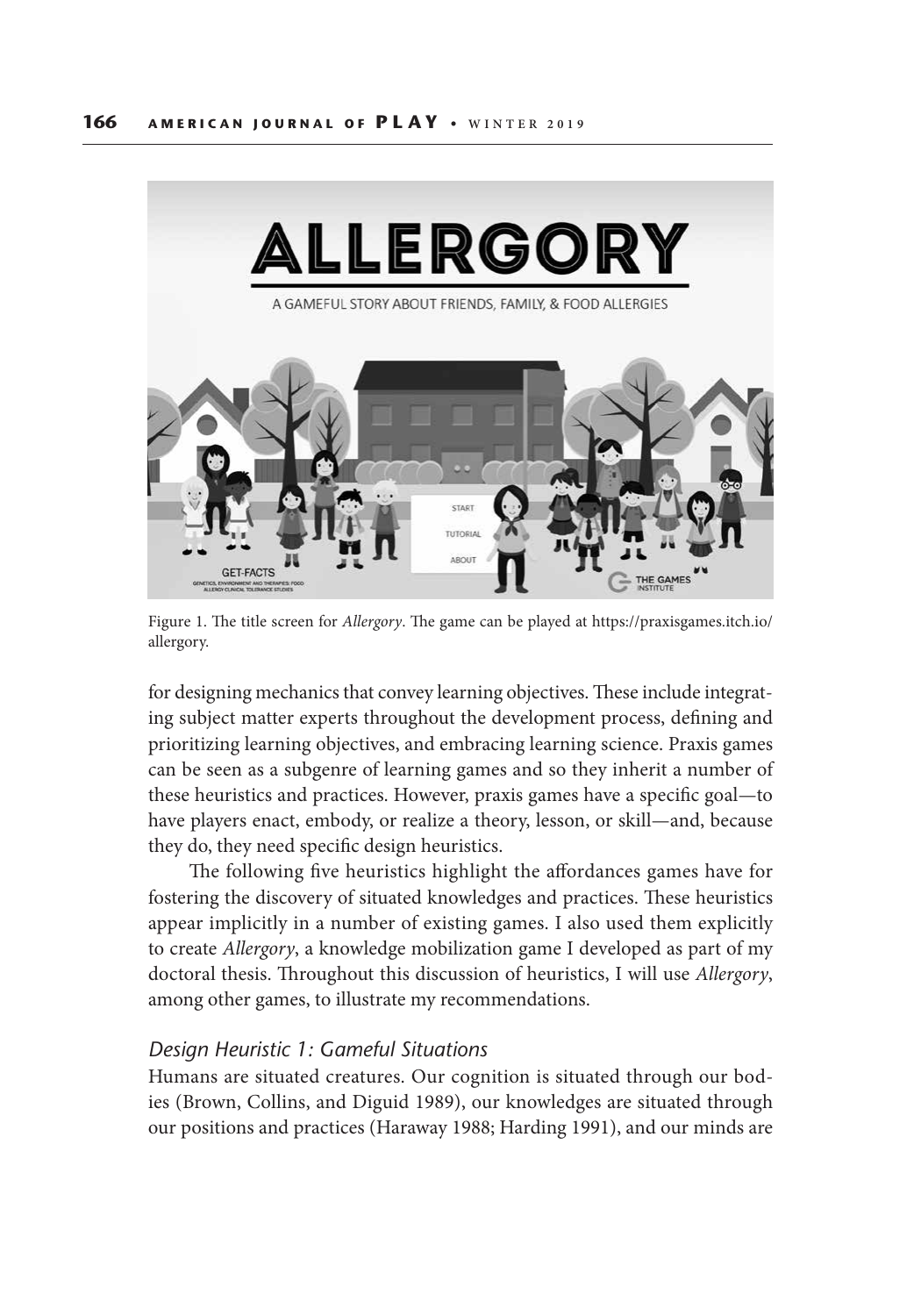situated in and through cultural contexts (Cole 1996). Acquiring new knowledges and practices, then, requires a kind of speculative transposition—a way of thinking through numerous and varied perspectives so that we may find the knowledges and practices within them. For this reason, it becomes useful to create gameful situations—rule-bound spaces in which game play is an on-going process of situating oneself and one's knowledge and skills within a novel social, cultural, or professional context.

Most, if not all games, create gameful situations. Players of the Super Mario series, for instance, have experienced a novel rule-bound space before. Their knowledge of the game is situated by Mario's carefully crafted ability to interact with the game world. In short order, players find themselves thinking through the distances Mario can jump, the speeds at which he can run, the heights to which he can reach, and the walls he can scale. In these moments, players not only grasp the unique logic of the game world, but they apply it repeatedly as they solve the various problems and obstacles the game puts before them. Another way to describe this process is to say that players are situating themselves in Mario's world and their experience playing the game brings forth knowledge and practices endemic to that world. For example, in some Super Mario games, gaps exist between platforms that Mario simply cannot jump. And yet in these instances, the linear design of the levels implies there must be a way across. In this situation, players soon discover the practice of running and jumping, the momentum of which sufficiently spans the gaps between distant platforms. Once players make such a discovery, they begin to recognize similar situations that require running and jumping. Then they intuitively employ the practice. In this way, Super Mario games can be seen to convey knowledge and practices situated within the game world.

In contrast to commercial entertainment games, praxis games are designed with the explicit purpose of mobilizing extraludic knowledge, knowledge endemic to the world outside the game. This was the goal of *Allergory*, a game that seeks to teach non–food-allergic persons about life with a food allergy. In food allergy research conducted by Nancy Fenton et al. (2011), the researchers found elevated levels of stress and anxiety among food-allergic children. Such negative experiences correlated with situations unique to the food-allergic child's experience. These situations (which included school lunches, group meals, family dinners, and holiday gatherings) are unique not in the abstract sense (because many people, food allergic or not, would find these occasions familiar), but rather they are uniquely experienced by those with food allergies. *Allergory* recreates seven of these situations, using interviews with food-allergic children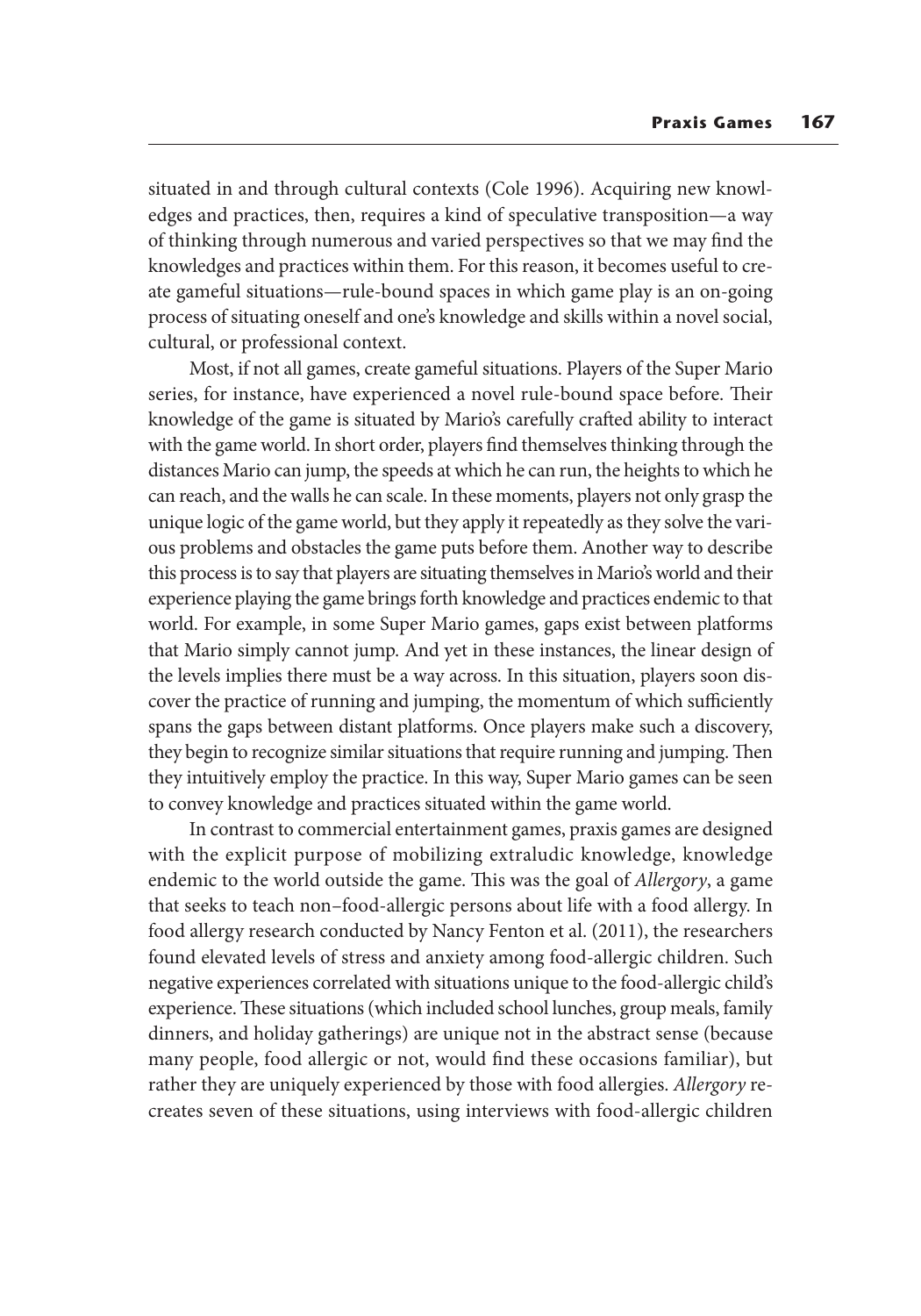(provided by Fenton and her colleagues) to create the rules of the game, ensuring a degree of sociocultural verisimilitude that constrains player interactions to those discursive and sociocultural practices that arise in the food-allergic child's experience (see figure 2). These practices include carefully reading food labels, defusing social situations that involve allergens, and training peers and guardians in the nuances of food safety. More generally, gameful situations offer opportunities for the designer to create contexts for learning in which the player discovers or invents new knowledge throughout the course of play, a feat achieved by purposefully constraining the discursive and ludic practices at the player's disposal.

## *Design Heuristic 2: Situated Praxis*

As I have noted, praxis refers to the process by which a theory, lesson, or skill is enacted, embodied, or realized. Situated praxis recognizes that different situations—physical, social, cultural, or professional—call for distinct forms of praxis. For instance, many role-playing games involve teams comprised of inter-



Figure 2. *Allergory* depicts social situations that were commonly cited among food-allergic children as particularly challenging circumstances. In this level, players must navigate the intergenerational knowledge gap that has emerged alongside the increased prevalence of food allergies.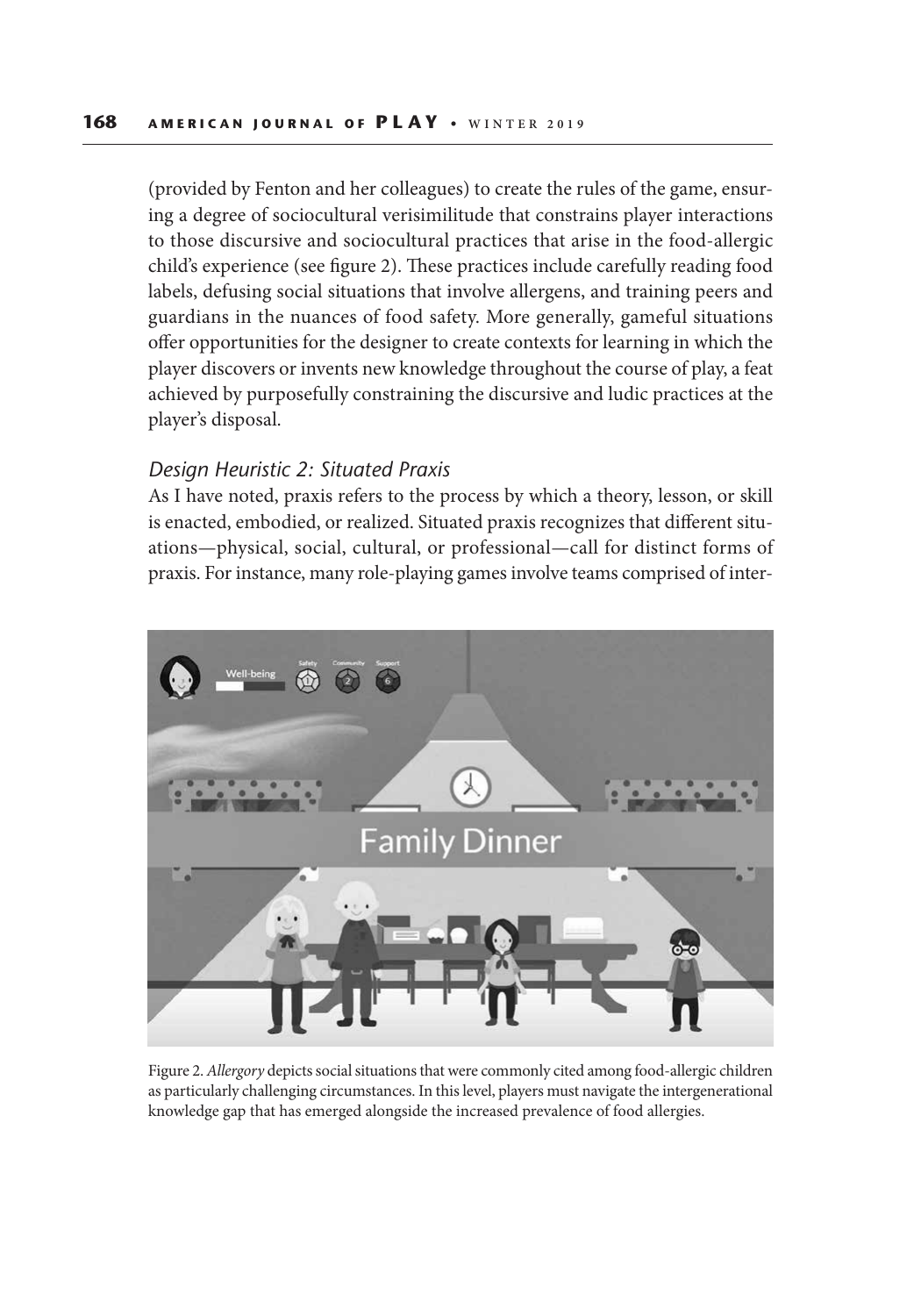dependent character classes. Those in the tank class dole out and receive damage, for example, while those in the healer class ensure that the tanks stay alive. These unique roles, and the skills associated with them, lead to equally unique situations in the game fostering the discovery of distinct practices. Commonly, those in the tank class, for instance, remain at the front of a party when entering a battle because they are best equipped to weather enemy blows. Conversely, those in the healer class commonly stay at the back of a party to avoid the fracas as they heal fellow party members from a safe distance. Players can be made aware of these common practices, but more often than not they learn them best by encountering particular situations and discovering through experience the practices endemic to these circumstances.

This same principle holds true in social, cultural, and professional settings. For instance, although a nurse and a physician may be physically located in the same space, their professional situation within that space entails the use of distinct practices. A training game that allows players to discover the practices endemic to these roles would not only provide an opportunity for situated praxis—that is, to discover the practices endemic to these situations—but it could also foster understanding between professional situations as players come to understand the practices used by their colleagues and how they combine to shape the well-being of the patient or client. Similarly, gamers who have played different classes and roles have a deeper understanding of the behavior of their party members—their distinct, role-based practices make sense because these players recognize the unique position that that role or class occupies in any given situation even if they rarely play in that particular role or class.

In the context of health care, Caroline Pelletier and Roger Kneebone (2016) argue that medical training games should be viewed and designed as a form of cultural practice. Such an approach calls on health care game designers to embrace the communicative affordances of games and play, qualities often omitted in medical simulations where designers have valued real-world authenticity over the actual goal of forming and reflecting on the practices of the profession. I took a similar approach in designing *Allergory*. The game's players are put in the position of engaging in practices culturally common among children with food allergies. This was explicitly not a simulation of such an experience. Rather, I reviewed interviews of food-allergic children, identified common situations, and crafted hyperrepresentative scenarios. I call these scenarios hyperrepresentative because they contain numerous opportunities for players to discover a variety of cultural practices that would not normally appear together in a given moment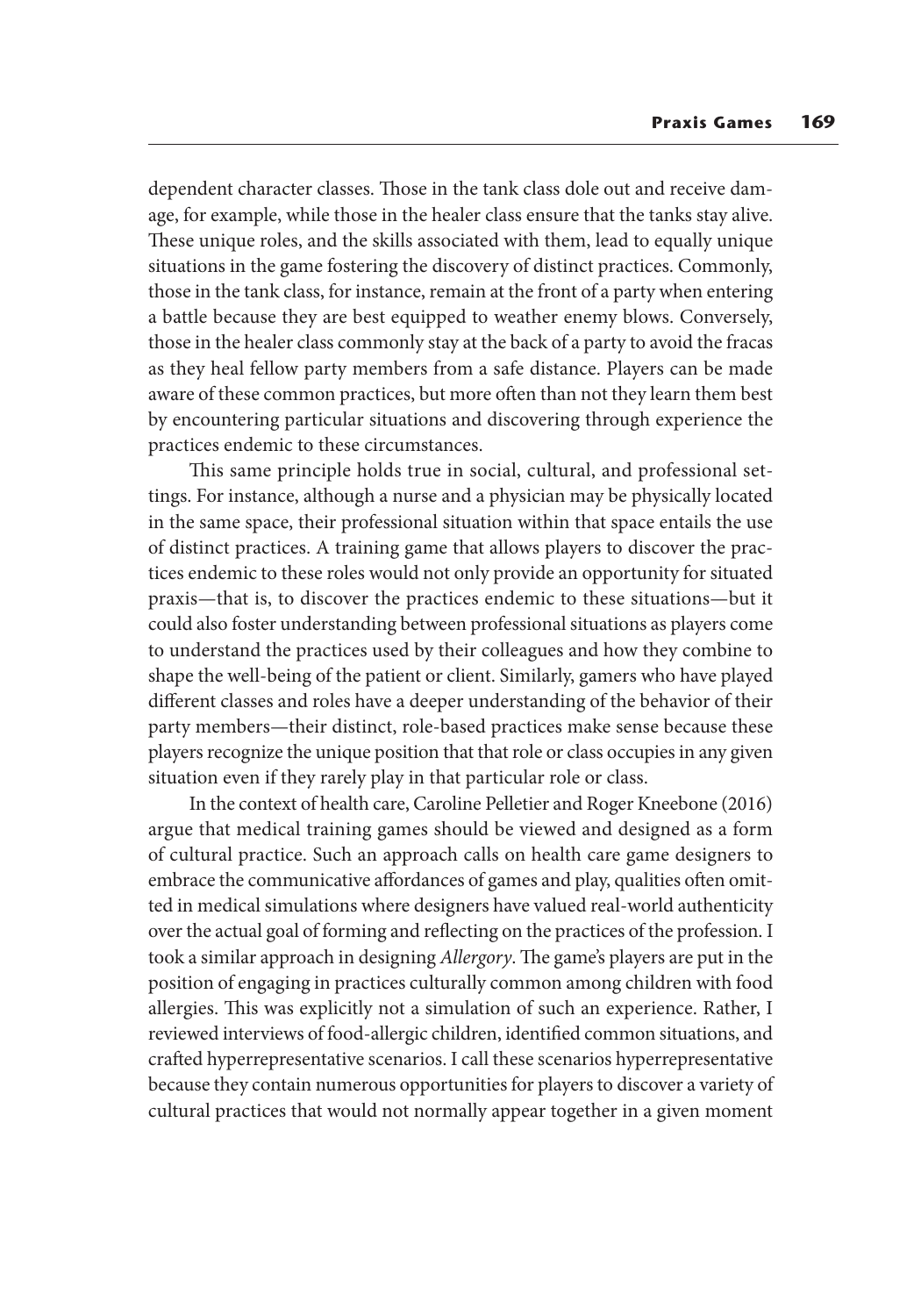but nevertheless remain familiar to those with food allergies.

For instance, in one scenario, we find the main character Mia out for a celebratory dinner with her soccer team (see figure 3). As a group, the team orders a pizza, and they decide on one that includes peanut oil in the sauce. The coach, however, has the final say on what gets ordered. Here I brought together a foodallergic child, her peers, and an older authority figure to represent the sometimes challenging dynamic social relationships that children with food allergies need to navigate. Should Mia veto the consensus choice among her teammates and risk her allergy being seen as a detriment that further stigmatizes her identity? Or should she appeal to an authority figure and risk being seen as a tattle? In some sociocultural situations, the best practice might ultimately be a mitigating one. But until individuals experience such situations firsthand, the logic behind these choices—and the additional stress and anxiety that can accompany this process remains elusive. Praxis games, and their focus on situated praxis, can supplement the absence of those experiences by re-presenting them in a ludic manner.

## *Design Heuristic 3: Evidence-based Rules*

Gameful situations should operationalize research by creating evidence-based rules—that is, rules based on evidence and research. If the goal of a game is to represent the experience of low-income individuals—as in the game *Spent*—designers should base the rules of the game on the average income, expenses, dwelling, and options available to this demographic. Likewise, if the goal is to represent a crisis response within a triage—as in the game *Surge-World*—designers should orient the rules governing player interactions on the hospital's existing or revised procedures. When evidence is implemented effectively, the gameful situations in which players find themselves are not only analogous to those (whether actual or ideal) described and documented by researchers, but the practices players discover in these situations parallel those used in the real world. These may be discursive practices (e.g., how to interpret a spike in the price of gas from the perspective of a low-income family) or sociocultural and professional practices (e.g., what is the correct course of action for triage staff during a disaster). As Shaffer (2006) notes in his discussion of epistemic games, the goal should be that "the practices in one community (the game) model the practices in another." (418). Using evidence and research in the design and implementation of the rules helps achieve this outcome.

For example, I designed *Allergory* using an evidence-based approach. The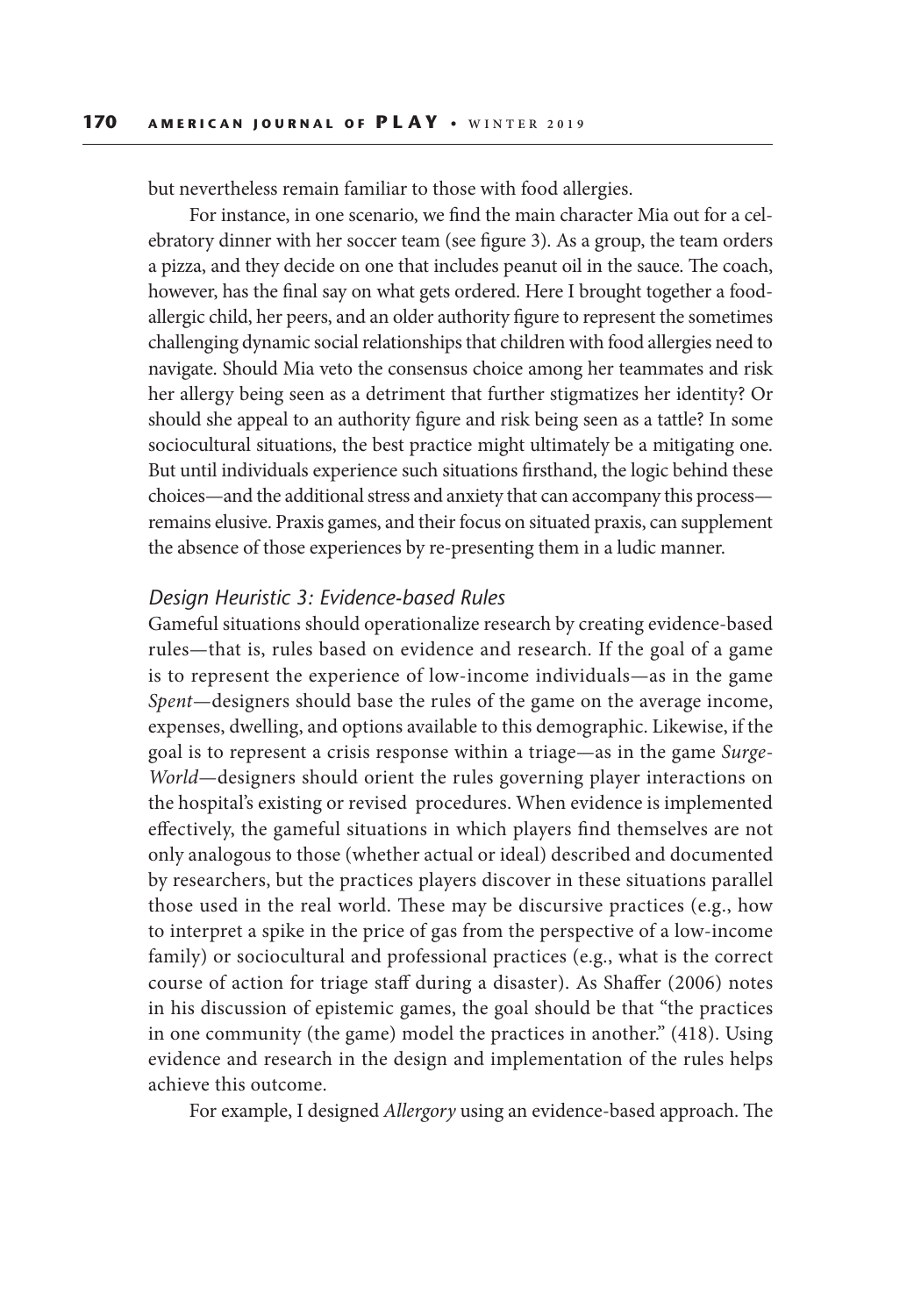

Figure 3. In this scenario, Mia attends a group meal. The rest of the team has decided on a Thai pizza, which contains peanut sauce. Mia's sense of safety (represented by one color) and her sense of support (represented by a different color) will determine the player's success at navigating the social dynamics of the situation.

game draws on a wide range of research conducted with food-allergic children. But when it came to designing specific rules and interactions, one paper in particular proved particularly insightful—"Illustrating Risk: Anaphylaxis through the Eyes of a Food-Allergic Child" by Fenton et al. (2011). For this article, researchers conducted interviews with food-allergic children in Ontario and provided analysis of their experiences, drawing out the commonalities and shared challenges that the children faced. In particular, children reported three key factors of support or stress in their lives: food safety vis à vis allergens (i.e., safety), the understanding of their peers (i.e., community), and the support of parents, guardians, and teachers (i.e., support). The goal of the game was to foster understanding in non–food-allergic persons by positioning players in social and psychological situations in which food-allergic children often find themselves. The above factors were incorporated into the rules of the game to ensure that the design adhered to that experience.

More specifically, the three factors of safety, community, and support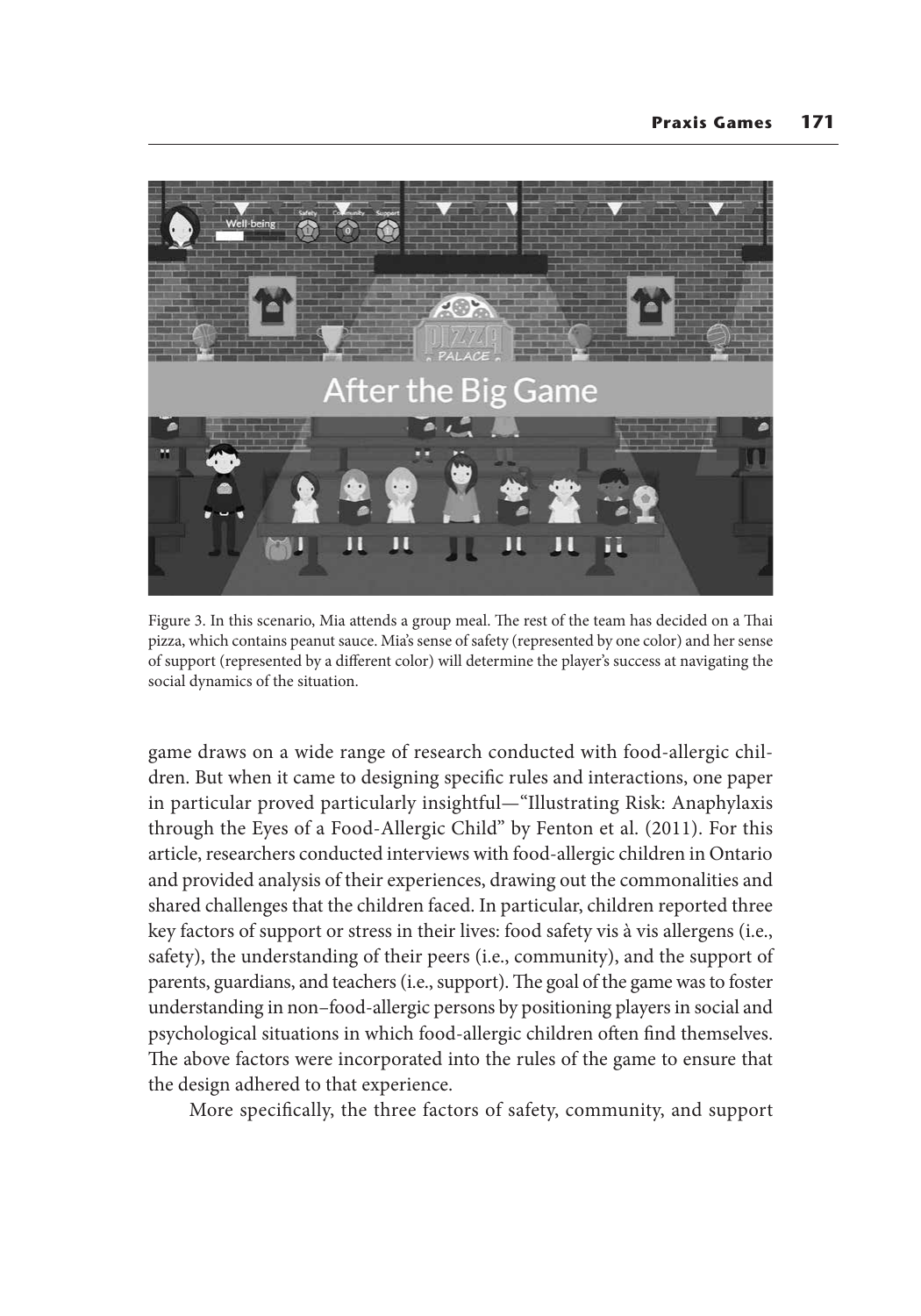formed the core mechanic of the game. In *Allergory* players roll virtual dice when making decisions that could improve or undermine the player character's well-being and confidence. A choice to go camping with a friend and her family, for instance, might involve a strong sense of community with the friend and confidence in the support of her parents. In this case, the player would need to roll the community die and the support die, achieving the minimum required value for each. The more socially challenging the situation, the higher the minimum value required. By varying the dice and the minimum values needed, it was possible to re-create a wide array of scenarios that arose in the research. These evidence-based rules then set the stage for players to discover the various sociocultural practices that food-allergic children use to increase their confidence and sense of safety. Locating one's epinephrine autoinjector or scanning ingredients lists for obscurely worded allergens, for instance, are common practices for those with food allergies. In *Allergory* these practices add bonus points to their



Figure 4. At any point, players can open Mia's backpack and find her epinephrine autoinjector. This small act provides a degree of confidence—knowing that, should there be an incident, the medicine is at hand. This is represented ludically by adding a bonus point to Mia's sense of safety, which will be added to ensuing decisions involving that aspect of her well-being.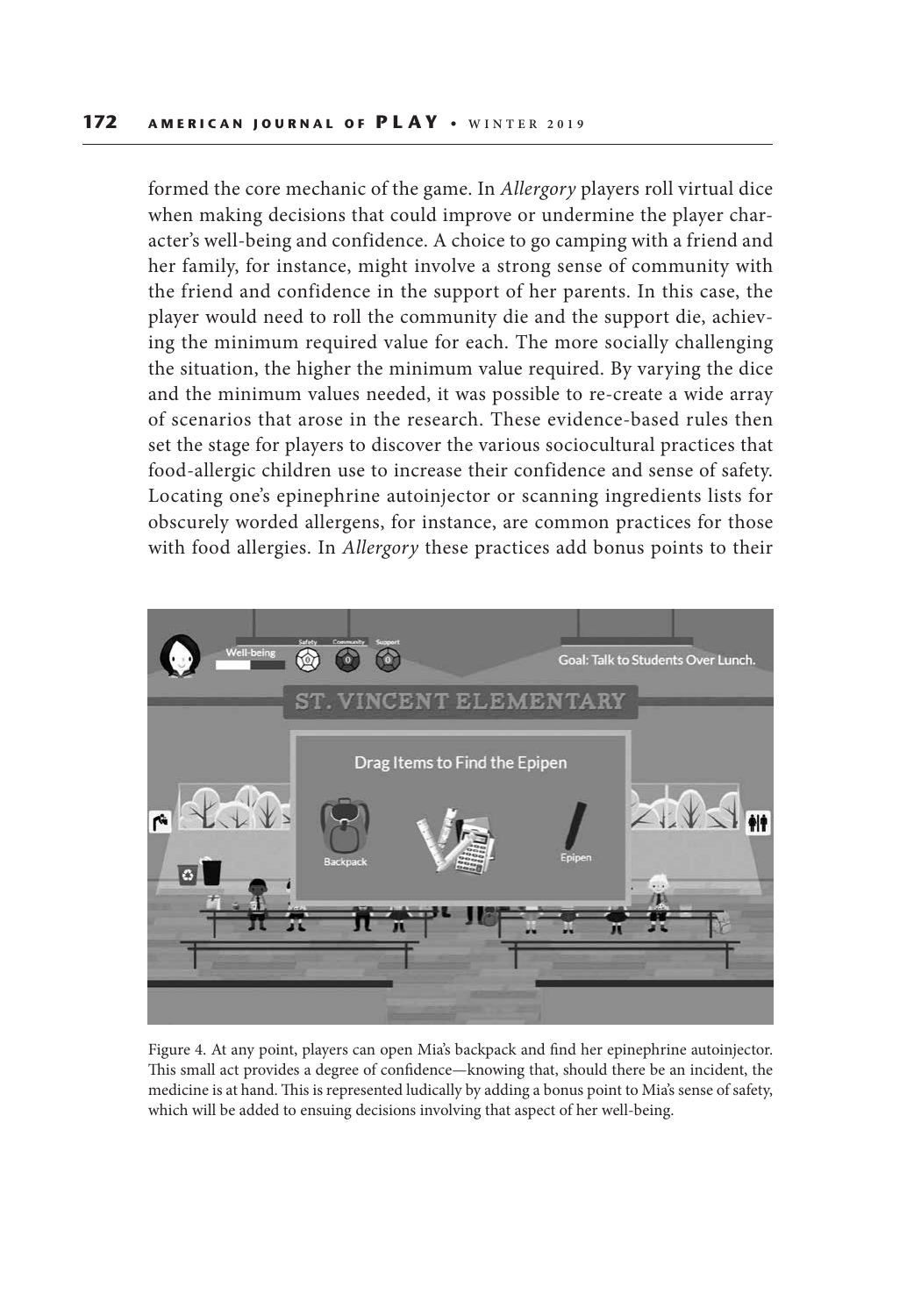respective factors, allowing players to influence the outcomes of particular situations while capturing the relationship between sociocultural practices and the food-allergic child's experience (see Figure 4).

The rules of praxis games, whenever possible, should be informed by the best available evidence. To do otherwise is to risk promulgating disinformation. Consider the game *Spent* previously mentioned. Created for the Urban Ministries of Durham, *Spent* was intended to raise awareness of poverty and homelessness. In the game, players must secure food, rent, and a job with limited financial resources. Game play is made up of largely binary choices, such as do you sell some of your possessions to keep the lights on or keep them and risk having the power shut off? Despite the goal of the game—to foster empathy for those in poverty and to garner donations for charity a small-scale study found that the game actually reduced empathy even in those already sympathetic to low-income individuals (Roussos 2015). As the study surmises, the game presents personal financial success as a series of rather facile choices, a design decision that exacerbates the misperception that impoverished individuals are simply laggards in the (purported) meritocracy of a capitalist society. The designers failed to consider the wealth of evidence that ties poverty to systemic inequality and discrimination, and, as a result, the experience not only produced apathy instead of empathy, it also furthered a harmful misperception. Thus, evidence-based rules are not just a design decision but can be—and often are—an ethical imperative.

## *Design Heuristic 4: Guided Discovery*

When the rules of a game are based on the best available evidence, the game designer has an opportunity to guide players toward the discovery of knowledge and practices rooted in this information. In fact, it is worth noting that games, by their nature, convey best practices—where "best practices" are thought of as strategies or tactics that lead to optimal game play. When it comes to praxis games, the game should be designed so that it guides players toward the discovery of those practices best suited to a given situation or scenario.

To say that games guide players toward the discovery of best practices is to note the relationships that rules create between possibilities and probabilities. The rules of chess, for instance, dictate all the possible moves a player can make. However, as players advance from beginner to novice, they learn that, of all the possible moves (i.e., practices) there exists a subset more likely to prove successful (i.e., best practices). In this way, competency and proficiency emerge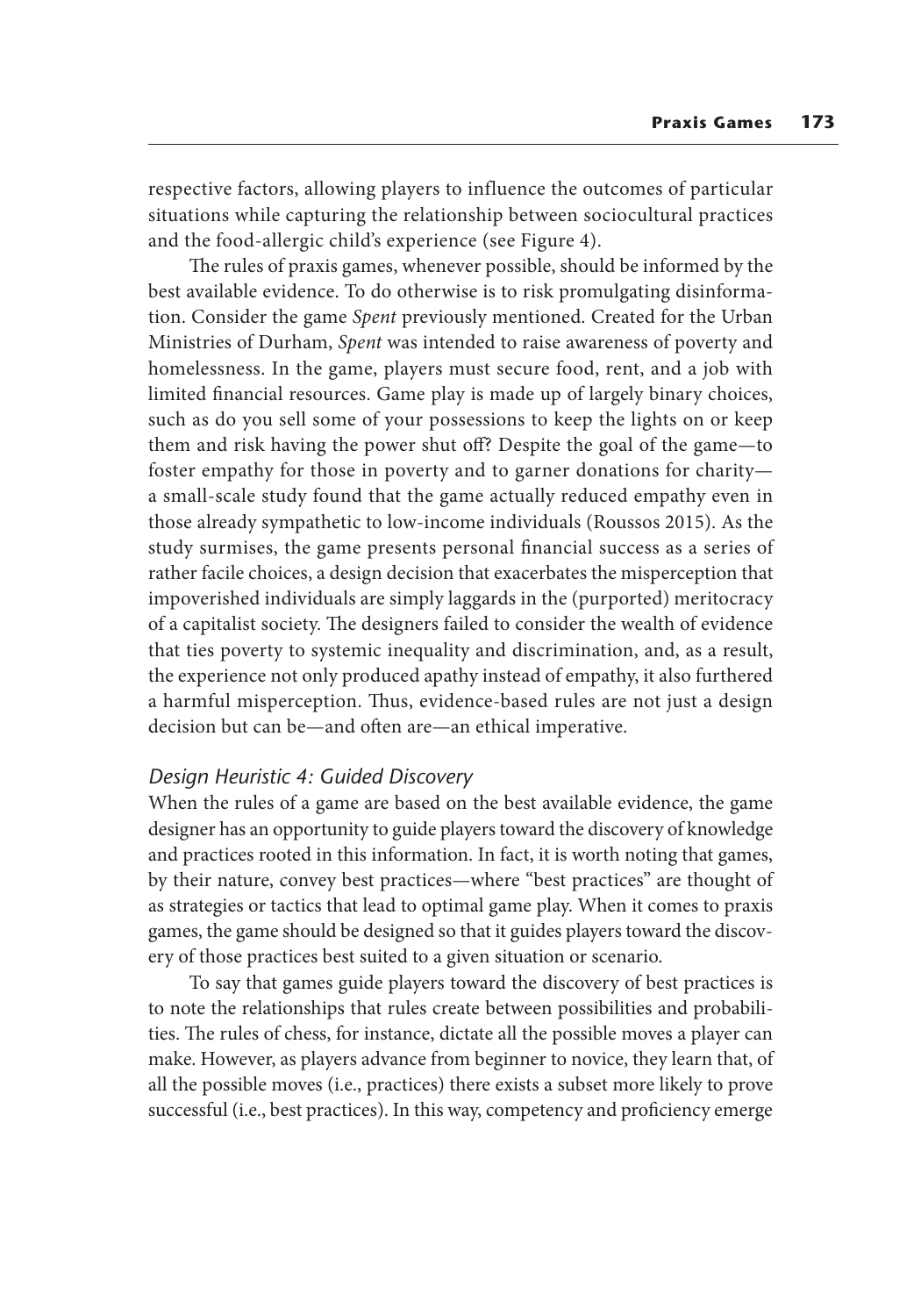naturally throughout the course of play as players try out various practices and replace poor practices (i.e., those that move the players further from their goal) with better ones. This guided discovery toward best practices characterizes not only ludic practices (e.g., learning that it is often best to sacrifice a pawn to take out a more powerful opponent) but also of discursive practices (e.g., observing the game board, including the distribution of pieces, and recognizing an opportunity to remove one of your opponent's more powerful pieces).

This notion of guided discovery has roots in classical rhetoric and the rhetorical art of invention. Invention involves studying the commonplaces or common sites of discourse in a community or culture. Those seeking to engage in persuasive communication position themselves—imaginatively or actually in these commonplaces to discover common interpretations (i.e., discursive practices) situated there. With these discursive practices, a rhetor could then anticipate how his words would be received and, as a result, he could craft arguments more likely to persuade his audiences. To assist students in the act of invention, commonplace books appeared—compendiums on specific topics that students could use to discover arguments situated in various sociocultural positions or places.

Praxis games can be thought of as commonplace games or heuristics for training players to discover not only discursive practices, but also sociocultural and professional practices (Wilcox 2016). This is the approach I took in *Allergory*. The seven levels of the game are based on seven common situations in which food-allergic children find themselves, including school lunches, group meals, and food-based festivities. The rules of the game, including the ways in which the dice requirements are weighted toward specific outcomes, guide players toward particular interpretations of the food-allergic child's experience, including the role they play as non–food-allergic persons in making the experience challenging or not.

In addition to rhetorical invention, game designers should also consider guiding their players through "procedural rhetoric" (Bogost 2007)—the ways in which the processes and procedures of a game persuade players to adopt particular beliefs or values. The board game Monopoly, for instance, has players enact various processes and procedures (i.e., buying properties and building rental units to amass a real-estate monopoly) that persuade players to view each other and the land itself from a particular, capitalist perspective. Designers of praxis games should assess how the processes and procedures of their games shape and condition players to make sense of their experience playing the game.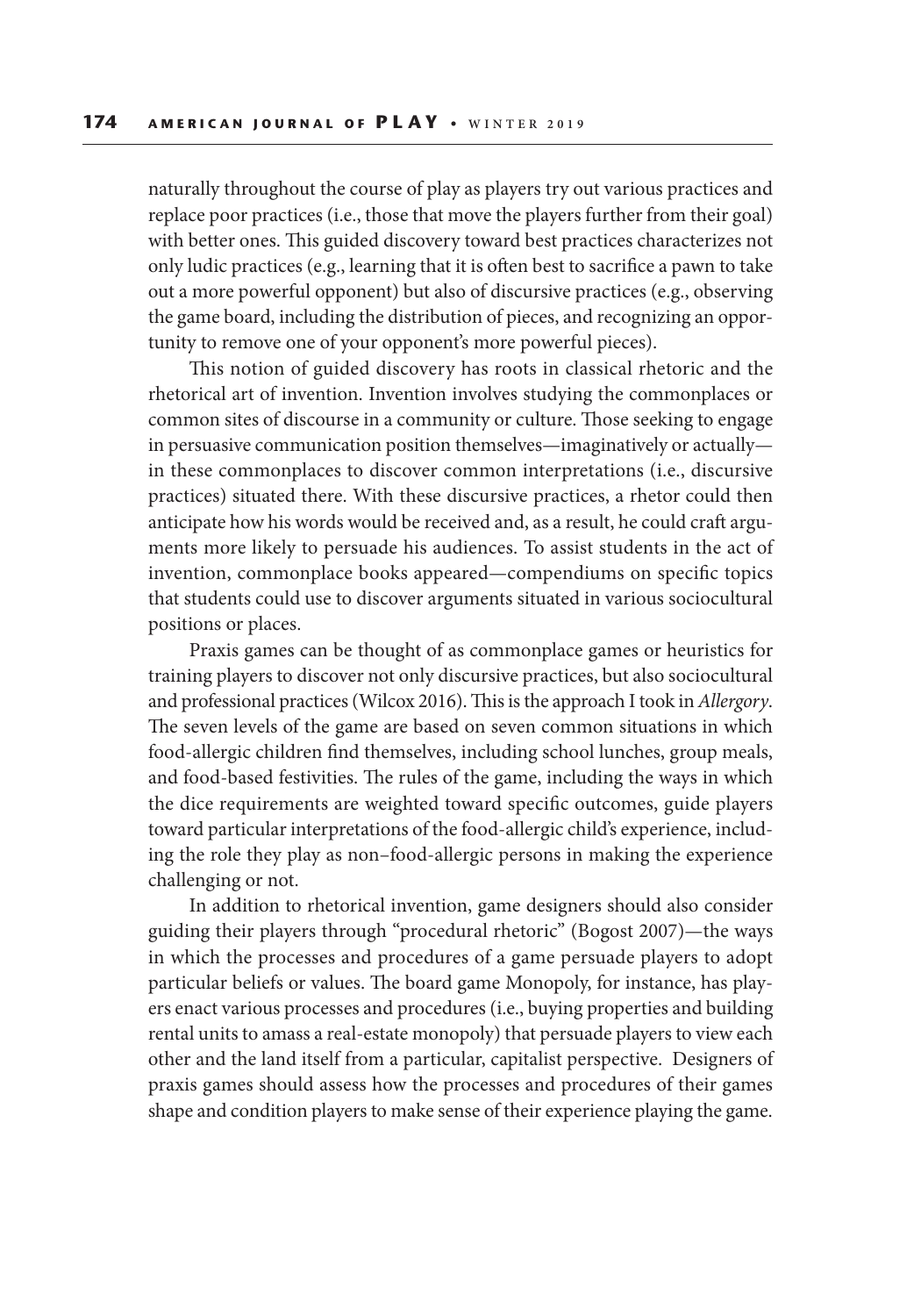In particular, the procedural rhetoric should be used to guide the player toward the discovery or invention of particular practices.

## *Design Heuristic 5: Decision Optimization*

The fifth and final design heuristic for praxis games builds on the previous four. Praxis games should focus on training players to optimize their decisions in light of the best available evidence. This is achieved by aligning the game's decision-making optimization with the actual or optimal decisions described by individuals, researchers, and experts. In this way, players not only discover situated practices, they also explore a range of them and find those best suited to a particular situation.

As I have noted, games, by their nature, encourage players to adopt not just any practices but optimal or best practices. These optimal ludic practices are the tactics or strategies that prove most useful or successful in a game. Since we are conditioned to strive for ideal outcomes, we have a seemingly natural inclination to root out poor ludic practices and replace them with better ones to improve our chances for success. Praxis games combine this propensity for decision optimization with actual or optimal personal, cultural, and professional practices. This is particularly applicable to those instances when researchers and policy makers seek to distribute revised practices meant to supplement outmoded approaches. *SurgeWorld* and *Night Shift*, for instance, both aim to cultivate ludic practices that are themselves in line with the best practices laid out in medical research. This approach makes designing praxis games distinct from designing simulation-based training. The latter seeks to reproduce an accurate real-world location or situation only to have players intuit the best practices for this location or situation, whereas praxis games use game rules and systems to encourage players to find, test, and revise a range of practices before ultimately realizing which are indeed best and most applicable. Put differently, simulation games are more about creating opportunities to apply knowledge, whereas praxis games focus on creating moments that foster the discovery and application of knowledge.

The heuristic of decision optimization is itself based on situated learning—the theory that we learn by immersing ourselves in and adapting to real or virtual situations. Scholars such as James Paul Gee (2007) have argued that games themselves are exemplary tools for situated learning. Praxis games should be designed to create a kind of situated play in which adapting to the ludic situation is analogous to adapting to various real-world situations, be they sociocultural, as when players explore novel social or cultural experiences, or professional, as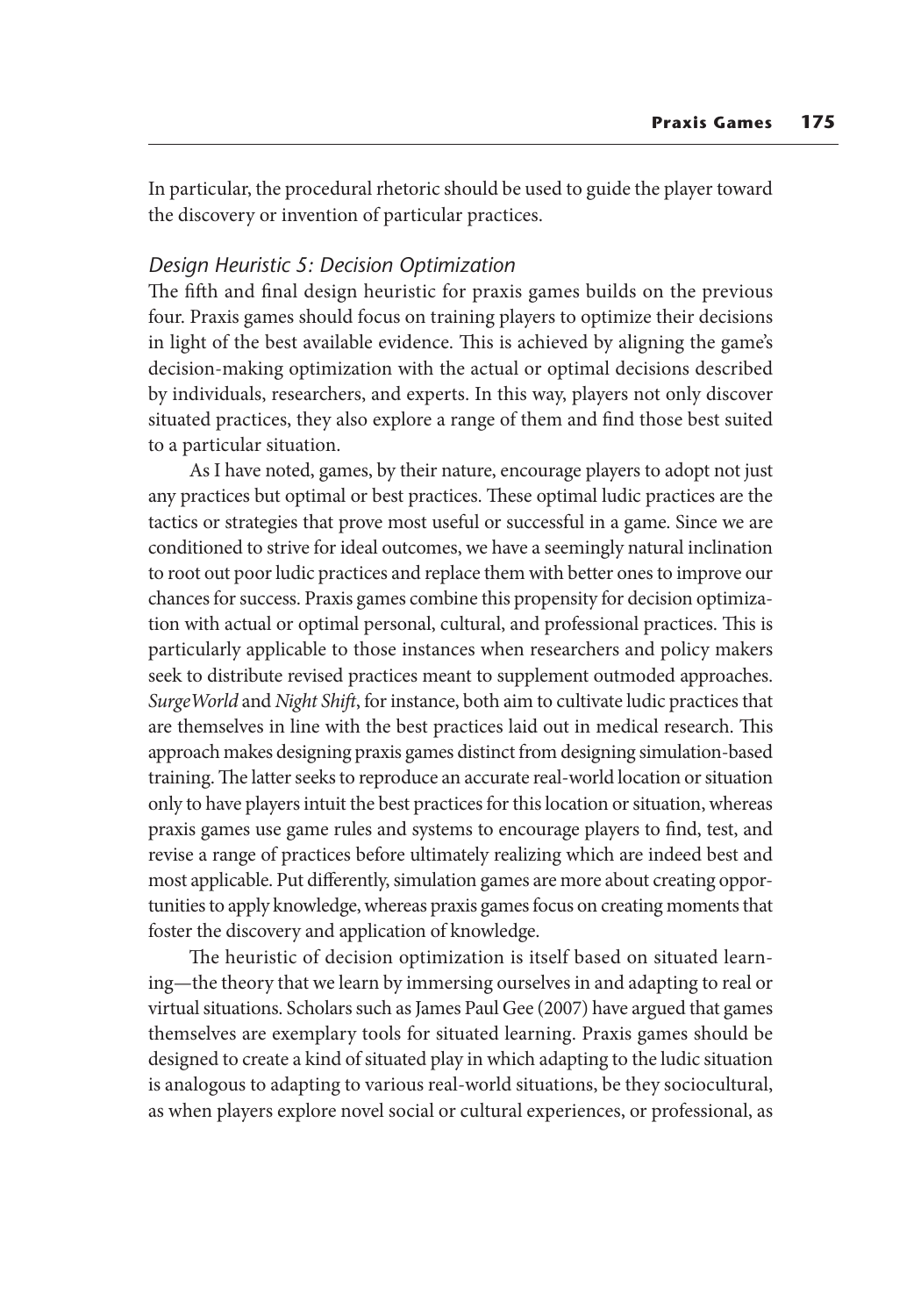when revised policies prescribe new professional practices. From this perspective, the game designer's role is to create situations in which optimal decisions arise throughout the course of play.

In the game ZombiePox, a board game developed by Tiltfactor and researchers at Dartmouth College, players try to contain an outbreak of a zombie virus. They can either cure an infected person or inoculate them prior to their contracting the virus. Throughout the course of play, players may try various strategies and tactics (i.e., ludic practices), but over time they learn that the best practice is to deploy vaccines rather than to treat viral infections after the fact. Indeed, this was the designer's goal: to teach players the value of vaccines and herd immunity (Kaufman and Flanagan 2015). In this case, adapting to the ludic situation is an adaptation to the real-world, public health situation encountered by both medical practitioners and by public health policy experts seeking to convey the benefits of vaccines.

Praxis games, at their best, ensure that the process of adapting to the ludic situation affords a degree of play, even if it is guided. This was the approach I took with *Allergory*—players are invited to adapt their discursive and sociocultural practices to the common situations in which food-allergic children find themselves. The game anticipates that non–food-allergic players will underestimate the social and psychological labor the day-to-day experiences of those with food allergies require. Thus simple choices, like with whom to eat lunch or whether to speak out in defense of an allergy, are available to players; however, to follow through on such decisions, the player character needs to feel confident in her personal safety, her sense of community, and in the support of those in positions of authority. As noted previously, because each of these factors is tied to the cast of a die, making a choice requires at a minimum confidence on the part of the player character. In effect, this means that choices in *Allergory* require players to engage with a more nuanced decision-making process. As the literature on food allergies indicates, they require not just simply making the right choice—most food-allergic children are well versed in their own safety. Rather, a host of social and cultural factors lie beyond the control of food-allergic children and impede them from making the best decisions.

# **Conclusion**

Games have an affinity for bringing together the fundamental elements of learning, such as context, practice, and experience. With careful attention to design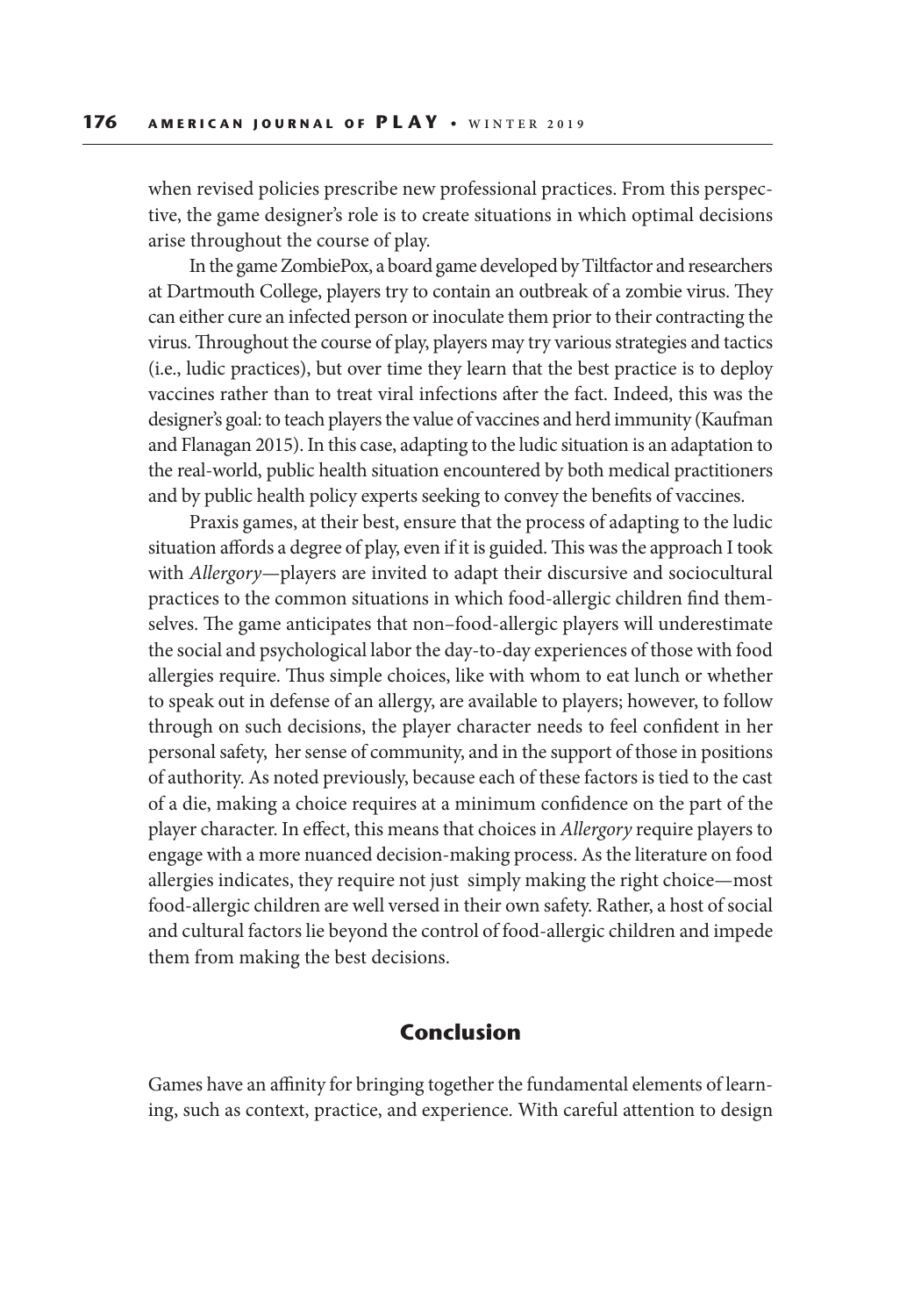and the backing of research and evidence, considerable potential exists for games to assist in efforts to mobilize knowledges and skills. The design philosophy behind praxis games constitutes one approach to exploring that potential. Unlike the edutainment paradigm, praxis games embrace the unique communicative and pedagogical properties of the medium, and the resulting designs are rooted in both classical and contemporary research about how humans learn new knowledge and acquire new skills. Although my discussion articulates this design philosophy in terms of mobilizing knowledge in one particular domain health care—the methodology and related heuristics allow for the design of games that mobilize knowledges situated in a range of communities, domains, and experiences.

One nascent area of game design that aligns well with the praxis heuristics involves social realism games. Galloway (2006), for instance, connects the social and political role social realism has played in painting, photography, and film with a heretofore underdeveloped movement in games around accurately and ludically depicting various lived experiences and situations within contemporary society. Considerable social and political power lies in depicting society as lived and experienced from various positions and perspectives. But as Galloway points out, games—and especially video games—have traditionally held a very narrow conception of realism, equating it largely with dynamic visual or photorealism (i.e., high-resolution textures, dynamic lighting, three-dimensional environments, and complex physics). It is worth considering whether a social realism movement in games could help ameliorate social inequalities by demonstrating the varying rules and practices society imposes on various identities and communities. As John Scalzi (2012) once noted, being a white straight male is equivalent to playing life on its lowest difficulty setting. Samantha Allen (2013) takes up this notion, describing how her life as a trans woman is equivalent to having difficulty modifiers imposed upon her by sexists, misogynists, and transphobes. Games, perhaps more readily than other media, can capture these various rules and difficulty modifiers, demonstrating not visual realism—about which there is widespread consensus—but the social and psychological realism, which is considerably more diverse and nuanced.

Indeed, a range of games already speaks to the potential of a social realism movement and can be tied to the praxis heuristics. Anna Anthropy's *Dys4ria*, for instance, depicts the author's psychological and social experience of gender dysphoria and hormone replacement therapy. The game is made up of various levels that depict particularly meaningful or formative social interactions and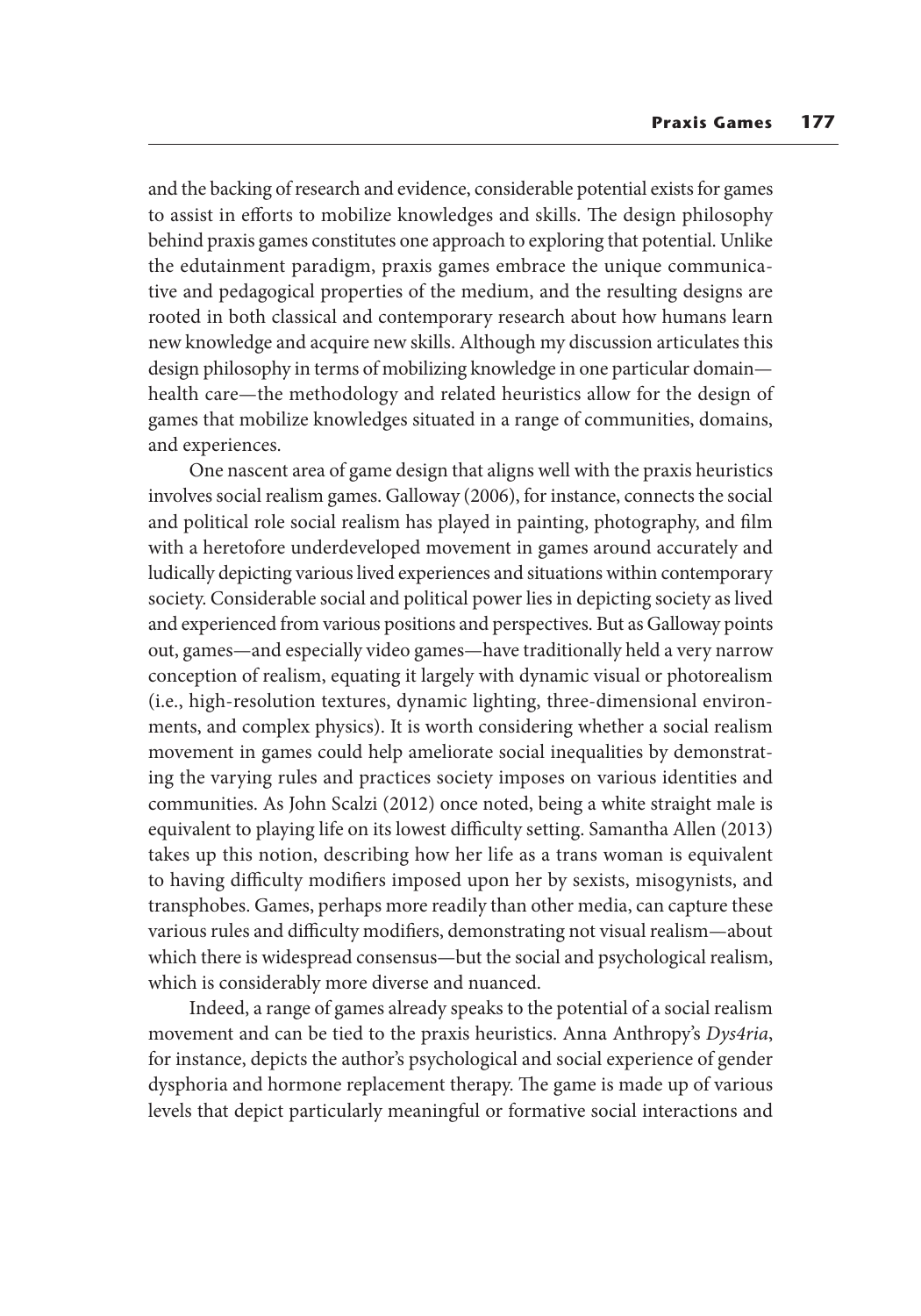psychological experiences. These gameful situations involve players who behave according to the rules of Anthropy's past experiences, providing insight into a life made challenging by discriminatory social norms and conventions. In Swetha Kannan's *Stasis,* the designer sought to depict her experience as a woman subjected to street harassment. In this two-dimensional game, players lead a female character along a dark street while men make rude and lewd comments in the form of comic book–style speech balloons. Each baloon has weight and impedes the character's movement; to progress, each comment must be singled out and tossed aside by clicking and dragging it out of the player's path. The central mechanic here captures the psychological toll such comments take—they can weigh on women's mind, impeding them not only physically, as when they are confronted by street harassers, but also psychologically because such demeaning interactions have a deleterious effect on their well-being and self-worth. Thus, in *Stasis,* players are guided toward the psychological experiences of many women—in this case, being forced to acknowledge and repeatedly dismiss their perceived role in society as objects of male desire.

The design principles that undergird praxis games extend to various subjects and experiences, from gender to socioeconomics to politics. In the game *Cart Life,* players take on the role of various street vendors trying to make a living. Being situated in these roles means adopting various, often mundane, practices such as folding stacks of newspapers, procuring meals, and balancing budgets. Such practices are far from the frivolous fun of edutainment, but they nevertheless capture the interest of players, bringing forth knowledge situated in the experience of various low-income persons in modern America. In terms of politics, the game *Papers, Please* emphasizes the communicative potential of the decision optimization heuristics. In this immigration-themed game, players take on the role of a border guard tasked with processing prospective migrants. As in *Cart Life*, the practices are deeply mundane, such as reviewing documents, comparing statements, and stamping papers. But since success in the game, including the welfare of the player's family, depends on his or her proficiency at these tasks (players earn income for the number of applicants processed), players often adopt various optimization strategies to expedite the process, such as examining only those parts of documents that are relevant to the immigration criteria set by the state and looking for any excuse to dismiss an ineligible applicant (players are sometimes penalized for allowing those who violate the state's criteria into the game). These optimized decisions coincide with the guided discovery of the game's design. Rules and incentives can—and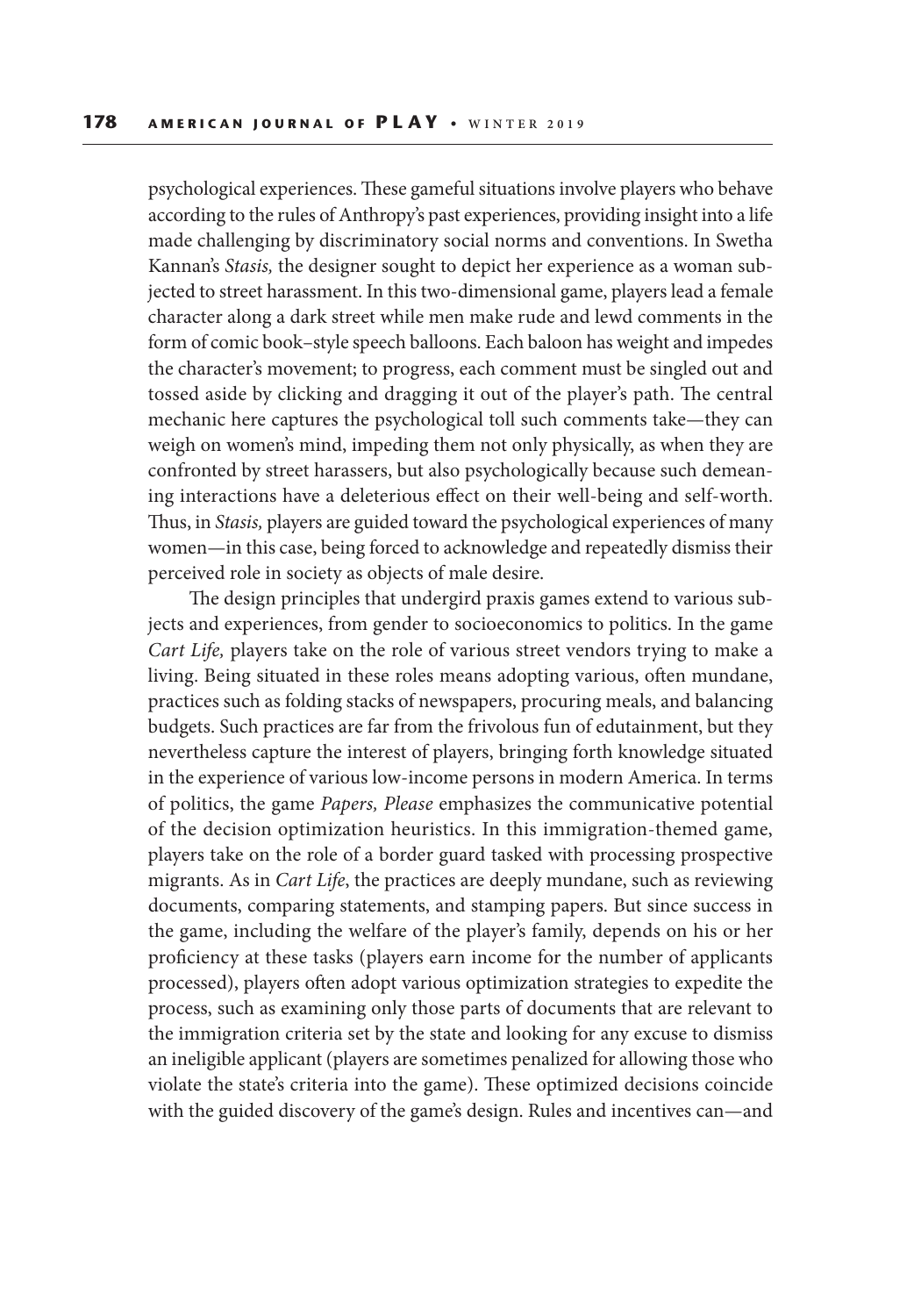often do—obviate compassion and basic human decency. Indeed, the game provided an eerily prescient look at the Trump administration's implementation of draconian immigration policies.

By defining a genre of games explicitly composed of the design principles used in these and other titles, praxis games encourage designers and scholars to attend to the situated nature of knowledge and the relationship between knowledges and practices—and, as a consequence, to explore further the types of games that capitalize on this theoretical framework. The next steps in developing this genre are not only to validate further their efficacy but also to explore how best to translate situated knowledges and practices into action. As Frasca (2004) notes in "Videogames of the Oppressed," games have often sought immersion but at the expense of critical reflection. Put differently, understanding does not necessarily yield insight into informed action. Playing *Allergory* or *Papers, Please* can help us understand an issue or situation but they do not necessarily teach how to ameliorate such issues. Critical players will be able to reflect on the meaning of their choices or actions, but what we need are games that also help develop this critical perspective in the first place. Following Frasca's lead and, for better or worse, allowing players to redesign the game, to change the rules and perceive a corresponding change in outcomes, may very well enable games not only to inform players but to guide them toward the meaningful decisions and practices they can use to improve their lives and the lives of others. As a colleague once said to me, people change when they are shown how to change. Games often tell us why we need to change, but perhaps they can also show us how.

# **REFERENCES**

- Akl, Elie A., Victor F. Kairouz, Kay M. Sackett, William S. Erdley, Reem A. Mustafa, Michelle Fiander, Carolynne Gabriel, and Holger Schünemann. 2013. "Educational Games for Health Professionals." *The Cochrane Database of Systematic Reviews* 1.
- Alaswad, Zina, and Larysa Nadolny. 2015. "Designing for Game-Based Learning: The Effective Integration of Technology to Support Learning." *Journal of Educational Technology Systems* 43:389–402.
- Allen, Samantha. 2013. "The Other Difficulty Mode: What Halo Can Tell Us about Identity and Oppression." *First Person Scholar*. http://www.firstpersonscholar.com/ the-other-difficulty-mode/.

Bazil, Leon. 2012. *Business Games for Management and Economics: Learning by Playing*. Brown, John Seely, Allan Collins, and Paul Duguid. 1989. "Situated Cognition and the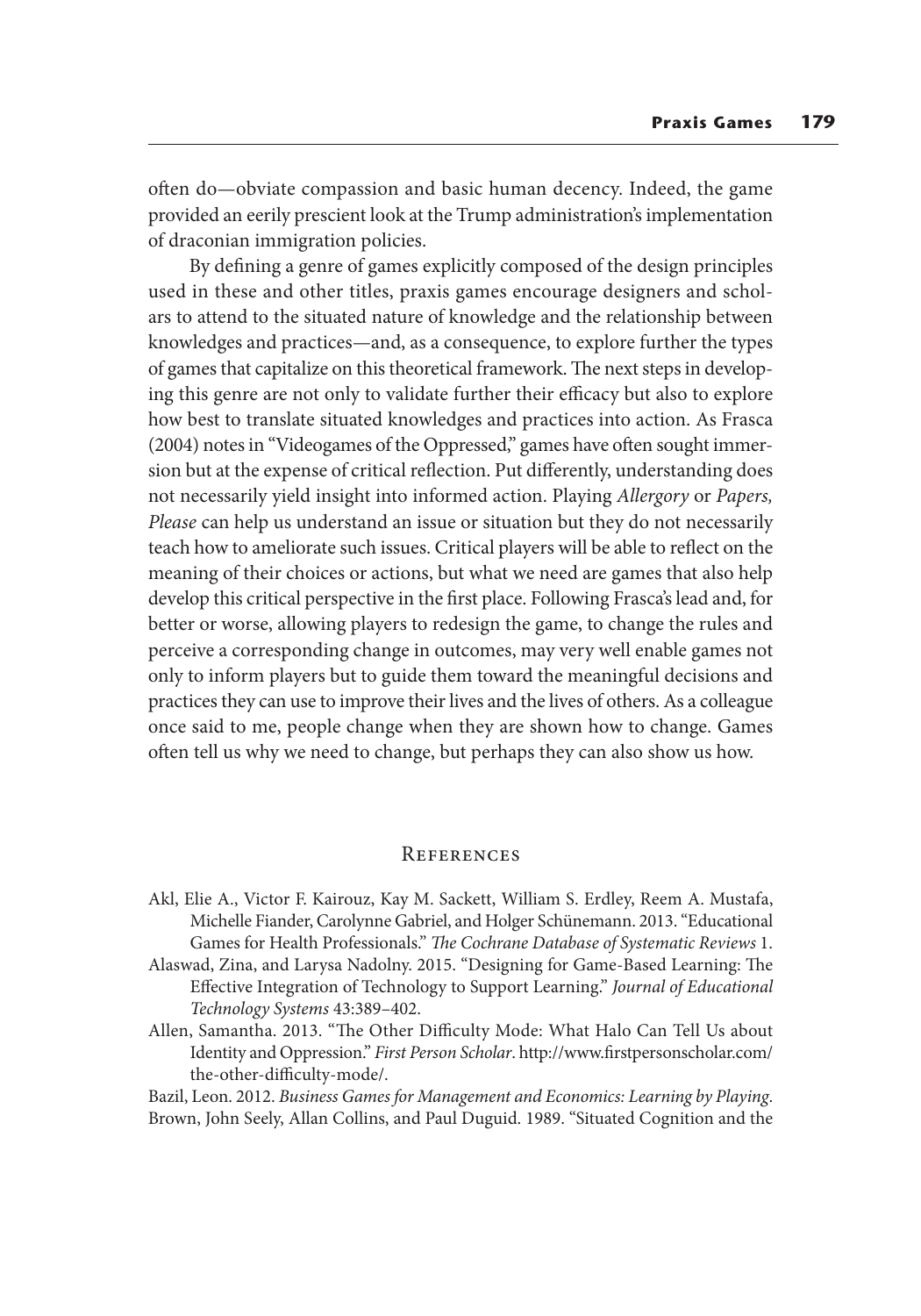#### **180 AMERICAN JOURNAL OF PLAY • WINTER 2019**

Culture of Learning." *Educational Researcher* 18:32–42.

Bogost, Ian. 2007. *Persuasive Games: The Expressive Power of Videogames*.

Burke, Cecilia Tolentino. 2001. "The Influences of Teaching Strategies and Reinforcement Techniques on Health Care Workers' Learning and Retention." PhD diss., University of Southern Mississippi.

- Charsky, Dennis. 2010. "From Edutainment to Serious Games: A Change in the Use of Game Characteristics." *Games and Culture* 5:177–98.
- Cole, Michael. 1996. *Cultural Psychology: A Once and Future Discipline*.

Collins, Patricia Hill. 1991. *Black Feminist Thought: Knowledge, Consciousness, and the Politics of Empowerment.*

Dicheva, Darina, Christo Dichev, Gennady Agre, and Galia Angelova. 2015. "Gamification in Education: A Systematic Mapping Study." *Educational Technology & Society* 18:75–88.

Edelson, Daniel Choy. 2002. "Design Research: What We Learn When We Engage in Design." *Journal of the Learning Sciences* 11:105–21.

Fenton, Nancy Elizabeth, Susan J. Elliott, Lisa Cicutto, Ann E. Clarke, Laurie Harada, and Elizabeth McPhee. 2011. "Illustrating Risk: Anaphylaxis through the Eyes of the Food-Allergic Child." *Risk Analysis* 31:171–83.

Flanagan, Mary. 2009. *Critical Play: Radical Game Design*.

Frasca, Gonzalo. 2004. "Videogames of the Oppressed: Critical Thinking, Education, Tolerance, and Other Trivial Issues." In *First Person: New Media as Story, Performance, and Game*, edited by Noah Wardrip-Fruin and Pat Harrigan, 85–94.

Fukuchi, Steven G., Laura A. Offutt, Josh Sacks, and Barry D. Mann. 2000. "Teaching a Multidisciplinary Approach to Cancer Treatment during Surgical Clerkship via an Interactive Board Game." *The American Journal of Surgery* 179:337–40.

Galloway, Alexander R. 2006a. "Gamic Action, Four Moments." In *Gaming: Essays on Algorithmic Culture*, 1–38.

——— . 2006b. "Social Realism." In *Gaming: Essays on Algorithmic Culture*, 70–84.

- Gee, James Paul. 2007. *What Video Games Have to Teach Us about Learning and Literacy*. 2nd ed.
	- ——— . 2008 "Learning and Games." In *The Ecology of Games: Connecting Youth, Games, and Learning*, edited by Katie Salen Tekinbaş, 21–40.
- Haraway, Donna. 1989. "Situated Knowledges: The Science Question in Feminism and the Privilege of Partial Perspective." *Feminist Studies* 14:575–99.
- Harding, Sandra. 1993. "Rethinking Standpoint Epistemology: 'What is Strong Objectivity?'" In *Feminist Epistemologies*, edited by Linda Alcoff and Elizabeth Potter, 49–82.

Huizinga, Johan. 1970. *Homo Ludens: A Study of the Play Element in Culture.*

- James, William. 2014. "The Sentiment of Rationality." In *The Will to Believe and Other Essays in Popular Philosophy,* 63–110.
- Jenkins, Henry, and Randy Hinrichs. 2003. "Games to Teach." http://icampus.mit.edu/ projects/project/?pname=GamesToTeach.
- Kato, Pamela M. 2010. "Video Games in Health Care: Closing the Gap." *Review of General*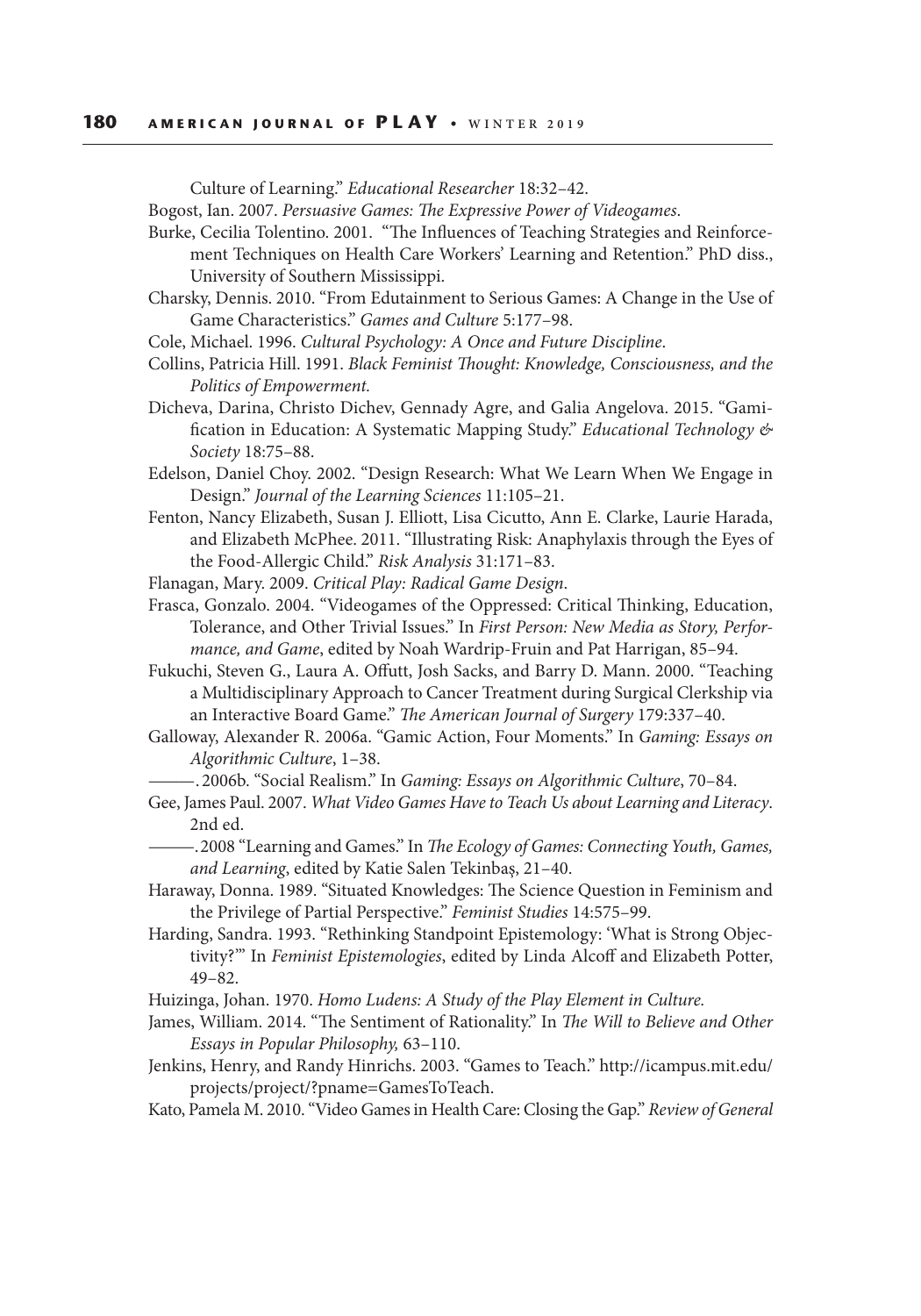*Psychology* 14:113–21.

Kaufman, Geoff, and Mary Flanagan. 2015. "A Psychologically 'Embedded' Approach to Designing Games for Prosocial Causes." *Cyberpsychology: Journal of Psychosocial Research on Cyberspace* 9. http://dx.doi.org/10.5817/CP2015-3-5.

Larsen, Christian R., Jette L. Soerensen, Teodor P. Grantcharov, Torur Dalsgaard, Lars Schouenborg, Christian Ottosen, Torben V. Schroeder, and Bent S. Ottesen. 2009. "Effect of Virtual Reality Training on Laparoscopic Surgery: Randomised Controlled Trial." *BMJ* 338:b1802.

Lave, Jean, and Etienne Wenger. 1991. *Situated Learning: Legitimate Peripheral Participation*.

Lee, Jo-Anne. 1996. "Power, Praxis, Positioning, and Subjectivities." *Atlantis* 21:142–53.

McLuhan, Marshall, and Lewis H. Lapham. 1994. *Understanding Media: The Extensions of Man*.

Mohan, Deepika, Matthew R. Rosengart, Baruch Fischhoff, Derek C. Angus, Coreen Farris, Donald M. Yealy, David J. Wallace, and Amber E. Barnato. 2016. "Testing a Videogame Intervention to Recalibrate Physician Heuristics in Trauma Triage: Study Protocol for a Randomized Controlled Trial." *BMC Emergency Medicine* 16.

- Munson, Sean A., Erika Poole, Daniel B. Perry, and Tamara Peyton. 2014. "Gamification and Health." In *The Gameful World: Approaches, Issues, Applications*, edited by Steffen P. Walz and Sebastian Deterding, 597–623.
- Murray, Janet Horowitz. 1998. *Hamlet on the Holodeck: The Future of Narrative in Cyberspace*.
- Olszewski, Aleksandra E., and Traci Wolbrink. 2016. "Serious Gaming in Medical Education: A Proposed Structured Framework for Game Development." *Simulation in Healthcare* 12:240–53.
- Patel, Anuradha, Thomas Schieble, Melissa Davidson, Minh C. J. Tran, Catherine Schoenberg, Ellise Delphin, and Henry Bennett. 2006. "Distraction with a Hand-Held Video Game Reduces Pediatric Preoperative Anxiety." *Pediatric Anesthesia* 16:1019–27.
- Pelletier, Caroline, and Roger Kneebone. 2016. "Playful Simulations Rather Than Serious Games." *Games and Culture* 11:365–89.
- Ramirez, Dennis, and Kurt Squire. 2014. "Gamification and Learning." In *The Gameful World: Approaches, Issues, Applications*, edited by Steffen P. Walz and Sebastian Deterding, 629–52.
- Redd, William H., Paul B. Jacobsen, Maria Die-Trill, Helen Dermatis, Maureen McEvoy, and Jimmie C. Holland. 1987 "Cognitive/Attentional Distraction in the Control of Conditioned Nausea in Pediatric Cancer Patients Receiving Chemotherapy." *Journal of Consulting and Clinical Psychology* 55:391–95.
- Rosser, James C., Jr., Paul J. Lynch, Laurie Cuddihy, Douglas A. Gentile, Jonathan Klonsky, and Ronald Merrell. 2007. "The Impact of Video Games on Training Surgeons in the 21st Century." *Archives of Surgery* 142:181–86.
- Ruggiero, Dana, and William R. Watson. 2014. "Engagement through Praxis in Educational Game Design." *Simulation & Gaming* 45:471–90.